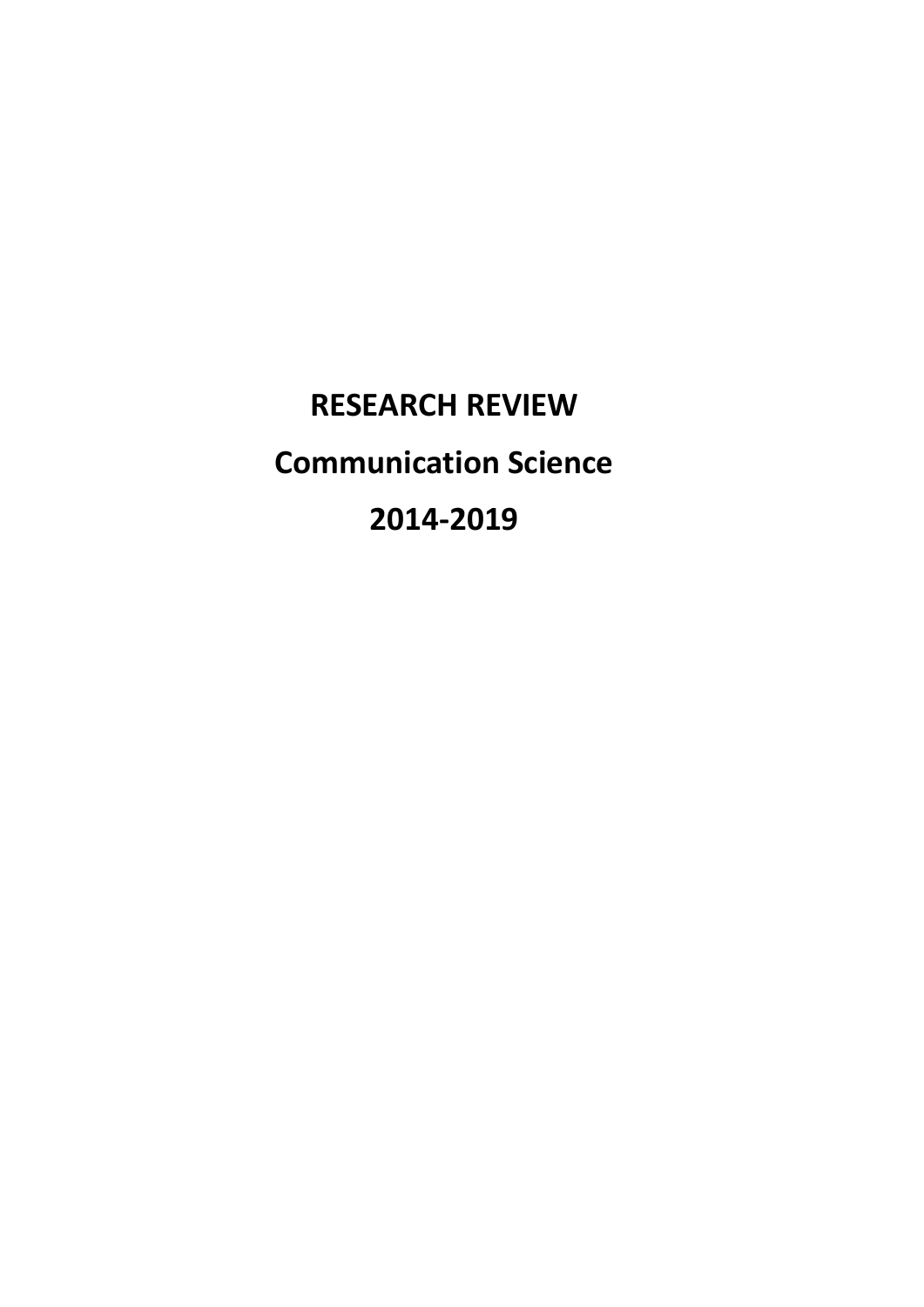

De Onderzoekerij Vondellaan 58 2332 AH Leiden

Email: info@onderzoekerij.nl Internet: www.onderzoekerij.nl

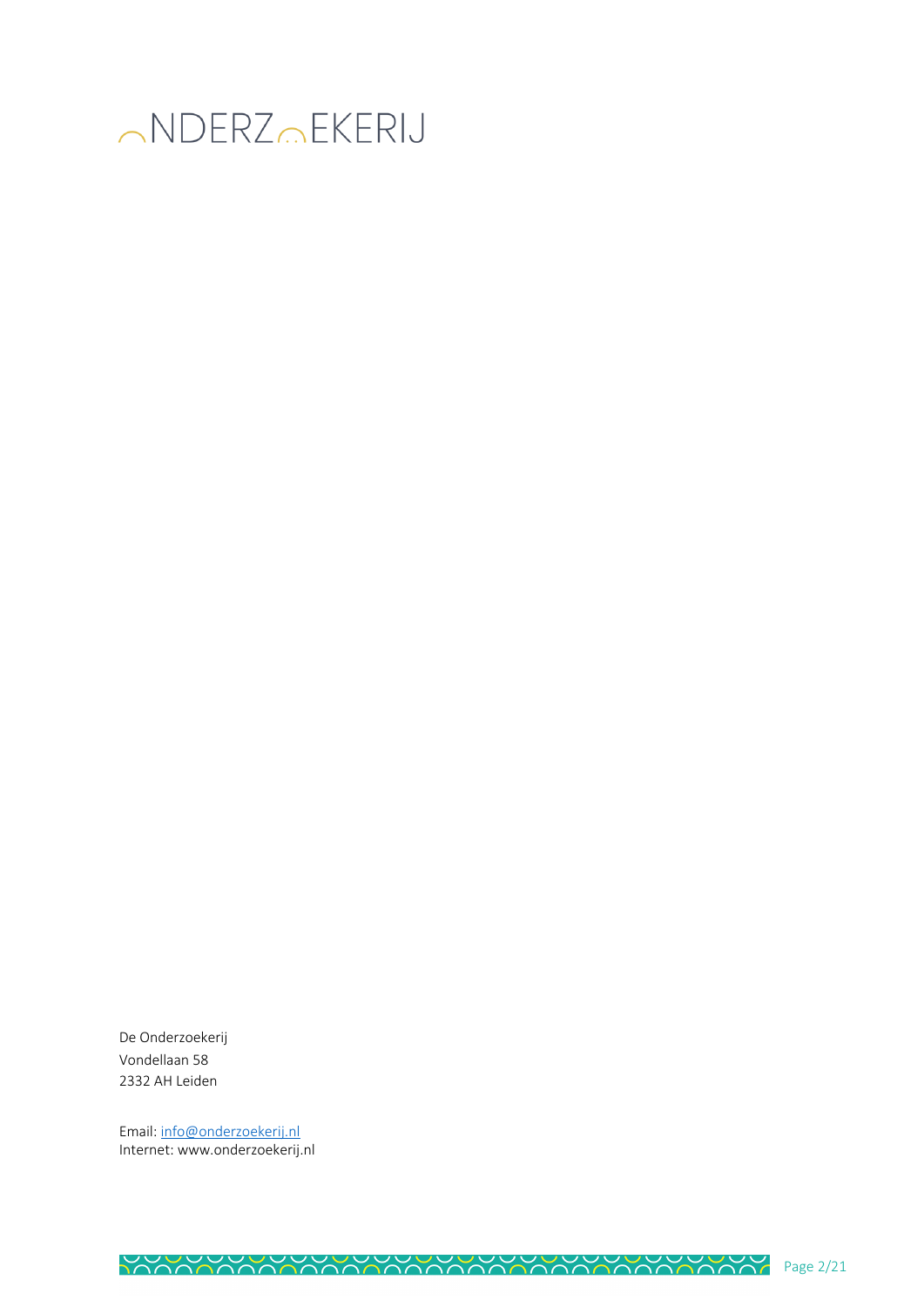# **Contents**

| 3. Amsterdam School of Communication Research University of Amsterdam  11 |  |
|---------------------------------------------------------------------------|--|
|                                                                           |  |
|                                                                           |  |
|                                                                           |  |
|                                                                           |  |
|                                                                           |  |
|                                                                           |  |
|                                                                           |  |
|                                                                           |  |
|                                                                           |  |
|                                                                           |  |
|                                                                           |  |
|                                                                           |  |
|                                                                           |  |
|                                                                           |  |
|                                                                           |  |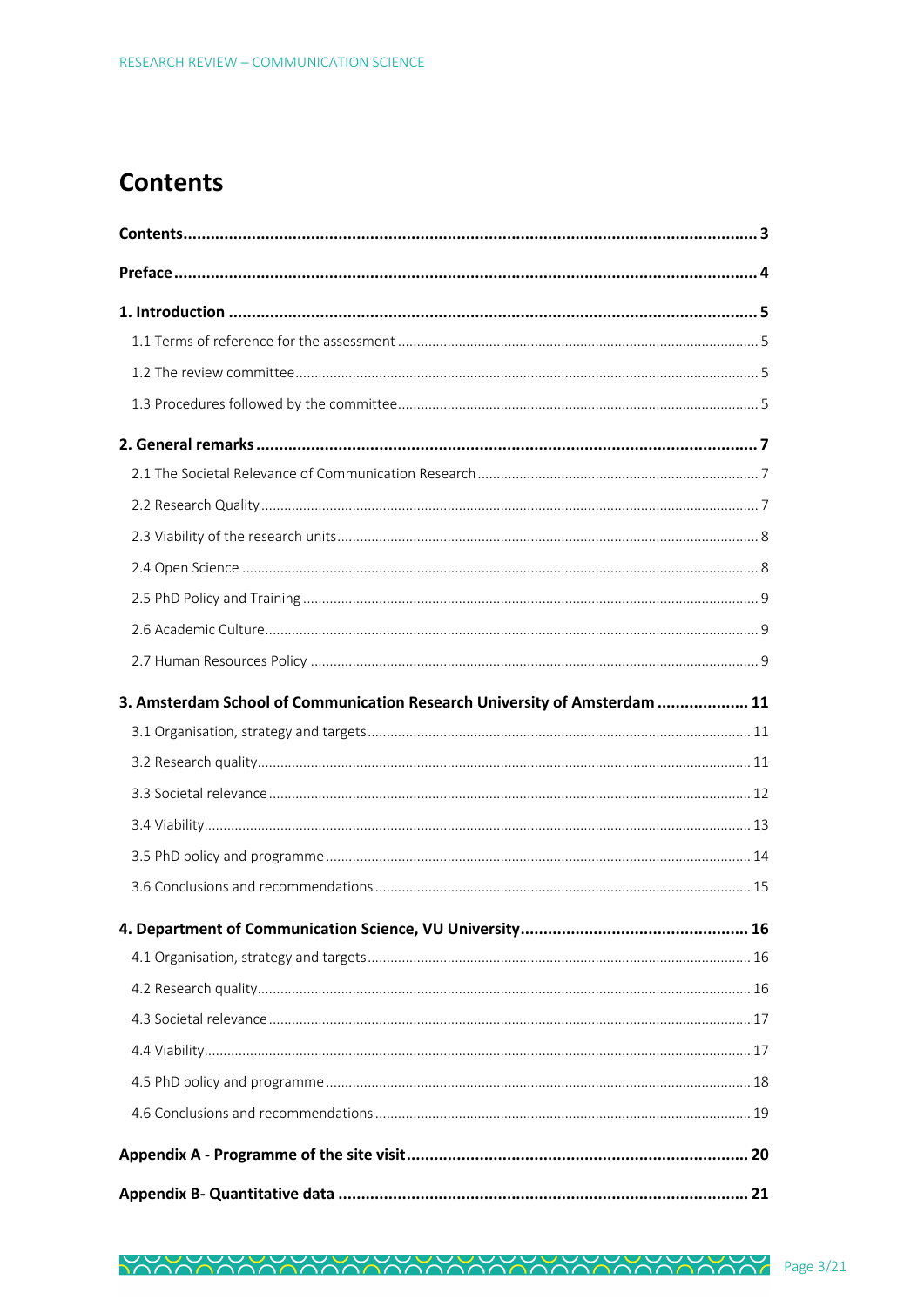## **Preface**

The study of communication and media is an exciting field. Not a year goes by without a major new development. New technology emerges continuously and leads to new media, new types of content, and new ways that people use the content. Being a communication and media researcher means specializing in a topic area that constantly evolves and continuously surprises.

One of the nicest aspects of academic life is the opportunity to interact with like-minded people from across the world. Combined with the amazing openness to critical examination and feedback that is an integral part of being an academic, this culminates in the willingness to open the house to colleagues from other universities and expose both the strengths and weaknesses of your own environment.

For the members of the evaluation committee this felt like a privilege and an obligation. Our colleagues of VU and UvA worked hard to show us what they are made of. We have taken great care to examine this strong plant with its firm roots carefully in the hopes of identifying ways to preserve its strength and encourage it to grow bigger, stronger, and better.

The COVID pandemic upended the process. A lot can be learned from site visits, where the committee can witness the environment people work in, and get a feel for what it is like to be a professor, or a staff member, or student at UvA or VU. We did not have that opportunity. But the process we followed instead offered, perhaps, more focus and less room for subjective observations. It is a different way of learning and knowing.

What you are reading is the result of our careful examination and consultation. We have visited two magnificent units with amazing strengths, but also with room for growth and improvement. We are looking forward to the next chapter in their development.

Jan Van den Bulck, Chair of the Evaluation Committee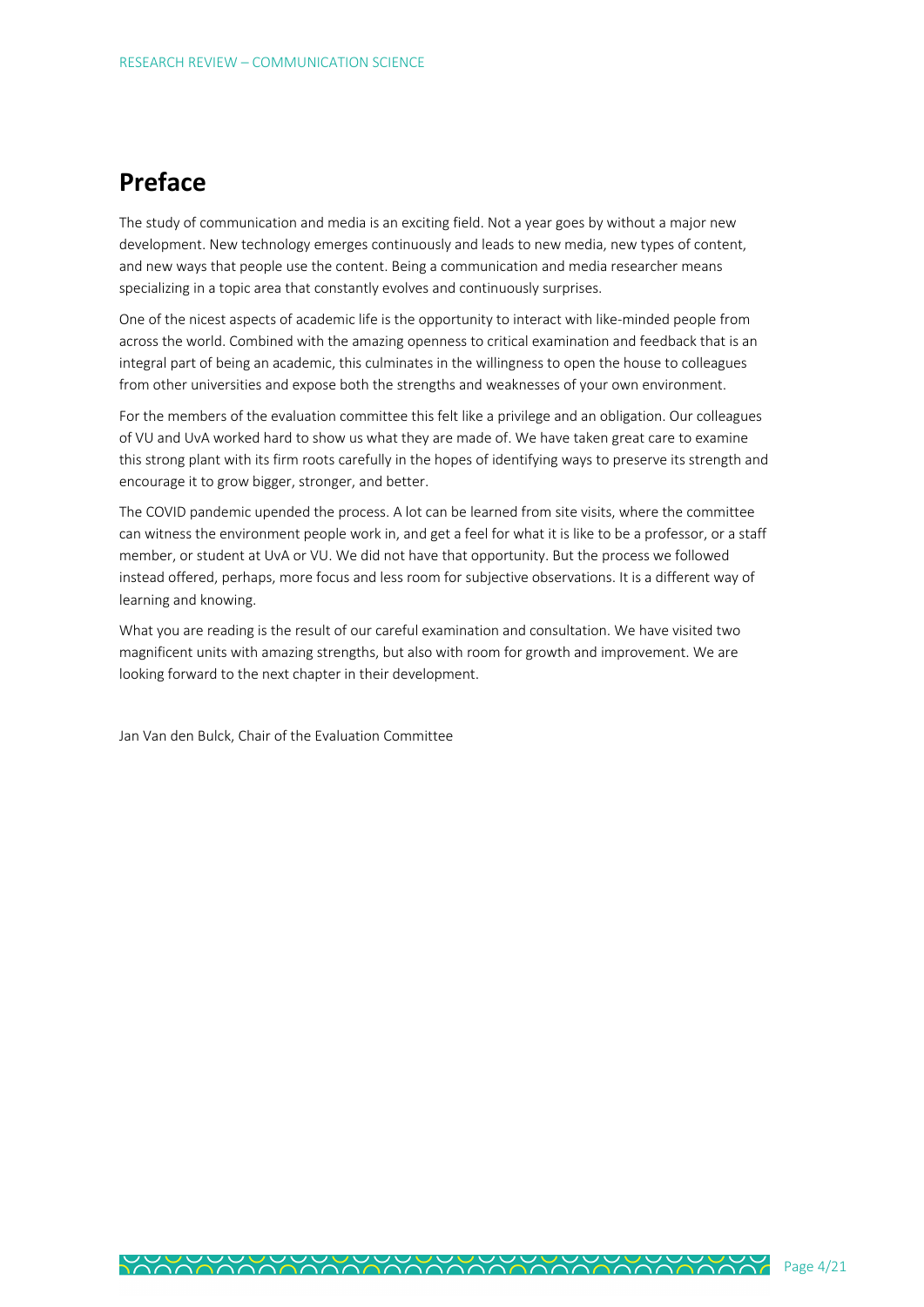## **1. Introduction**

#### **1.1 Terms of reference for the assessment**

The quality assessment of research of Communication Science is carried out in the context of the Standard Evaluation Protocol For Public Research Organisations by the Association of Universities in The Netherlands (VSNU), the Netherlands Organisation for Scientific Research (NWO), and the Royal Netherlands Academy of Arts and Sciences (KNAW).

The committee was asked to assess the scientific quality and the relevance and utility to society of the research conducted by Amsterdam School of Communication Research (ASCoR) of the University of Amsterdam (UvA) and the Department of Communication Science of the VU University, Amsterdam (VU) in the reference period 2014-2019, as well as its strategic targets and the extent to which it is equipped to achieve them. Accordingly, three main criteria are considered in the assessment: research quality, relevance to society, and viability. During the evaluation of these criteria, the committee was asked to incorporate four specific aspects: Open science, PhD policy and training, academic culture and human resources policy.

This report describes findings, conclusions and recommendations of this external assessment of the research of Communication Science.

#### **1.2 The review committee**

The Board of the two participating universities appointed the following members of the committee for the research review:

- Prof. dr. Jan Van den Bulck, University of Michigan;
- Prof. dr. Jörg Matthes, University of Wien;
- Prof. dr. Amy Jordan, Rutgers University;
- Prof. dr. Shannon McGregor, The University of North Carolina;
- Prof. dr. S. Shyam Sundar, Pennsylvania State University;
- Sanne Tamboer, MSc, Radboud University (PhD committee member).

The Board of the participating universities appointed dr. Annemarie Venemans of De Onderzoekerij as the committee secretary. All members of the committee signed a declaration and disclosure form to ensure that the committee members made their judgements without bias, personal preference or personal interest, and that the judgment was made without undue influence from the institutes or stakeholders.

#### **1.3 Procedures followed by the committee**

Prior to the site visit, the committee reviewed detailed documentation comprising the self-assessment report of the institute including appendices.

The committee proceeded according to the Strategy Evaluation Protocol (SEP) 2021- 2027. The assessment was based on the documentation provided by the institute and the interviews with their respective management, selections of senior and junior researchers, and PhD student representatives. The interviews took place on January 28 and January 29 2021 (see Appendix A).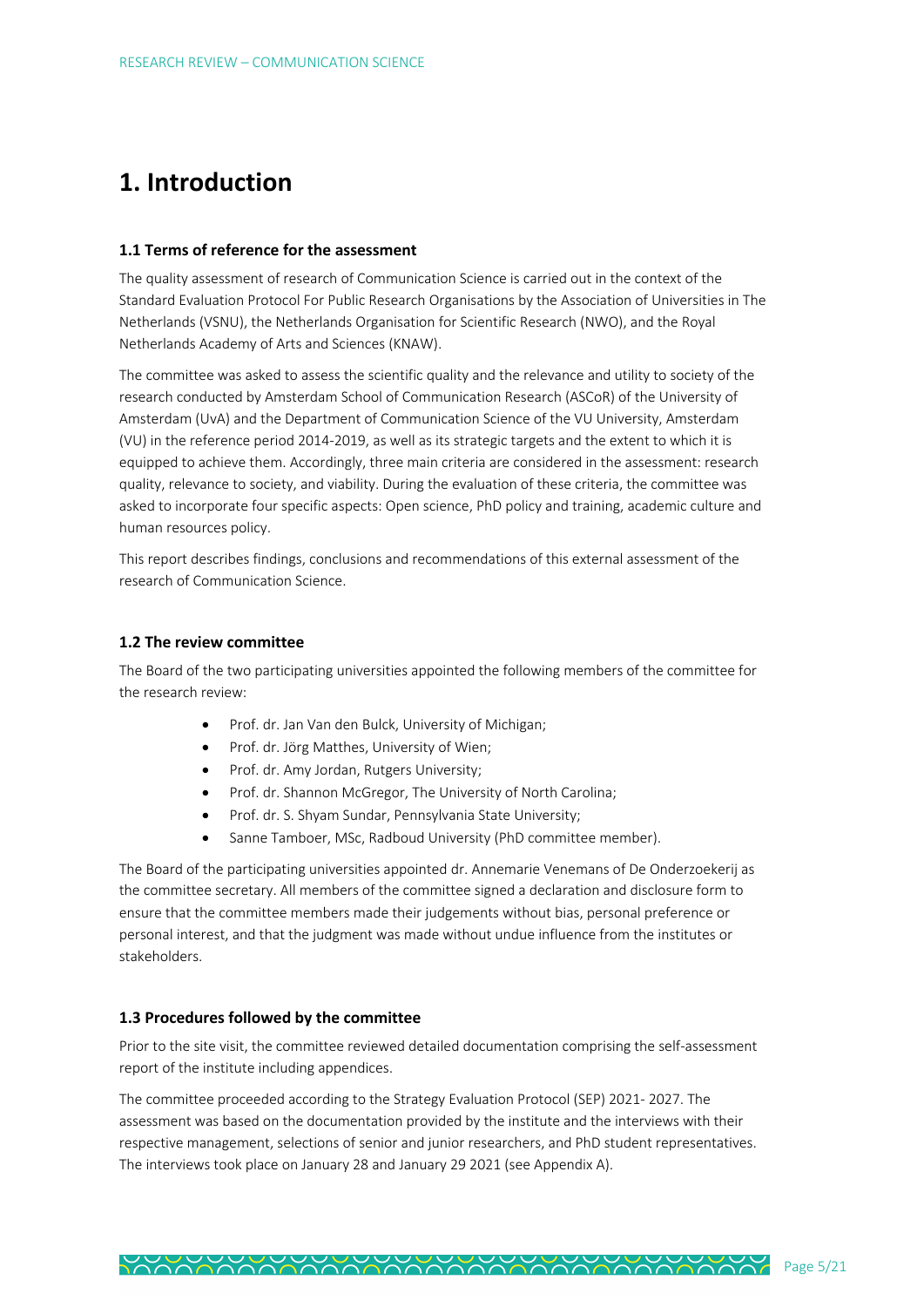The committee discussed its assessment during its final session of the site visit. The committee chair had the coordinating role in the writing procedure and delegated the writing of sections to members of the committee. The members of the committee commented by email on the draft report. The draft version was then presented to the institutes for factual corrections and comments. Subsequently, the text was finalised and presented to the Board of the universities.

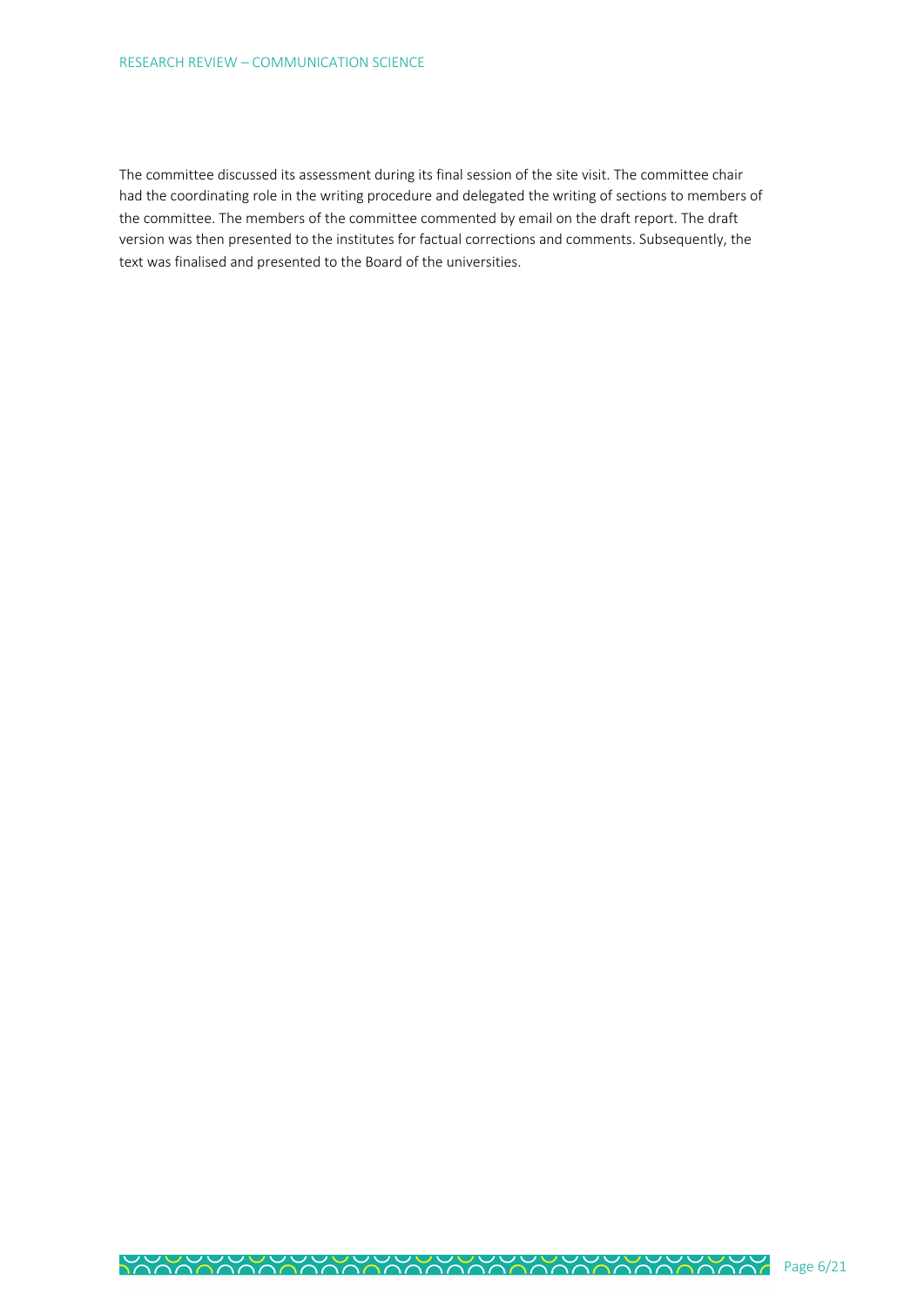# **2. General remarks**

#### **2.1 The Societal Relevance of Communication Research**

The roots of Communication scholarship were most established in the 40's, 50's, and 60's of the previous century, driven by concerns about the political use of media by totalitarian regimes (propaganda) and the commercial use of media (advertising) to influence the beliefs, emotions, and behaviors of large groups of people. From its inception, the discipline was focused on studying the impact of technological advances on individuals and on society. Dutch Communication Research shows that these concerns are as important and urgent today as ever before. Both at the UvA and at the VU, researchers in communication study what defines the central focus of the discipline: how are changes in the media affecting political engagement and influencing democracy? What are the psychological, societal, and ethical influences of exciting, but also potentially threatening, new developments such as robotics, artificial intelligence, machine learning, and more? How are developments in (new) media affecting young people?

Most people now use so many electronic media, often at the same time, that most of our waking lives are accompanied by media use. Understanding what media use means, and does, has become one of the most crucial questions in human existence.

Young people around the world are often more in tune with developments in the media, and with the attractions of the media than other generations, and it therefore comes as no surprise that departments of media and communication are among the most popular study choices of university students. Even students who graduate with a specialisation other than communication benefit from exposure to this discipline. According to data gathered by the National Communication Association in the United States, having studied communication helps graduates get better jobs.

2020 offered one of the most important illustrations yet of the relevance of the field of communication research. When the COVID19 virus hit the world and upended daily life for literally billions of people, it soon became evident that this was not just a medical, virological, and logistical crisis. The spreading of faulty, even harmful information, and human resistance against correct, and helpful information turned out to be one of the most important vectors through which the spread of the disease was affected. Communication researchers are working frantically to unravel the many elements at play, before this opportunity to study this terrible process in situ disappears, but it is clear that COVID19 appeared alongside a perfect storm of political and technological facilitators and catalysts, and that these are all tied to the most current developments in media platforms. In sum, studying communication is as relevant now, as it was when people worried about World Wars and totalitarian propaganda.

The Communication Departments at VU and UvA are at the cutting edge of the study of important issues in present day society. They are world leaders in their research on the impact of old and new media on the lives and development of children and adolescents, on the increasing role of robots and artificial intelligence in all aspects of private and public life, on political information and what has come to be known as "fake news", and many other issues. The study of media and communication has never been more important, and UvA and VU are at the forefront of research and theorizing about the most relevant areas in this field.

#### **2.2 Research Quality**

While the study of media and communication has long been dominated by researchers from the United States of America, Dutch researchers have played and play a role in the field that is much bigger than the size of the population of the Netherlands would predict. Nowhere has this been more evident than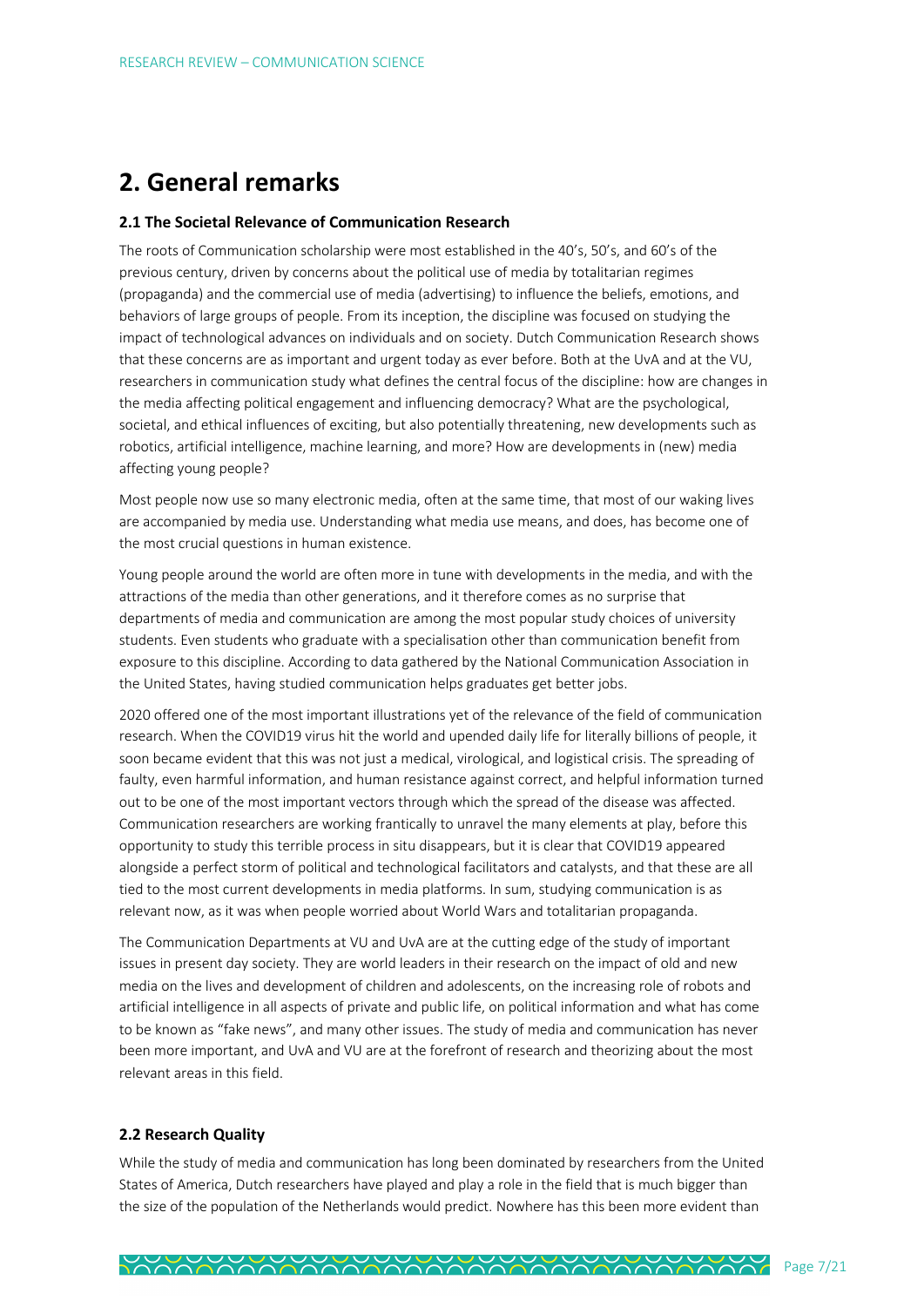in the International Communication Association, an originally American organisation that now spans the whole world. As soon as this organisation became truly international, Dutch researchers, be they PhD students, junior faculty, or seasoned full professors, played major roles in the organisation. UvA and VU, in particular, have contributed strongly to the governance and growth of the organisation. They have been interest group chairs, division chairs, even president of the organisation. From at least the 1990s onwards, VU and UvA have been an explicit and loud voice in the internationalisation of the communication discipline.

The strengths of the two departments are obvious. In the Shanghai rankings of academic subjects, UvA ranks literally at the top of the international list of communication departments, and its smaller cousin VU is ranked in the tenth position, ahead of academic giants such as Cornell, University of Pennsylvania, and the University of Southern California. While such listings are sometimes contested, they do offer evidence of a sustained effort to create research output of the highest quality and the most consistent quantity. That VU and UvA rank among the absolute top in this field, aptly summarizes many of the findings in this report. The committee hopes that Dutch political and academic leaders are sufficiently aware of the stellar departments that UvA and VU have in place and that every effort is made to help them solidify this position, and to support them to work out the challenges that remain.

#### **2.3 Viability of the research units**

The success of both units is not a coincidence. It is the impression of the committee that it is the result of a consistent effort to strive for excellence. All researchers in these units, from PhD students to full professors, are focused on international, academic excellence. They are expected and taught to focus on aiming for the highest level of contribution to the field. This is evidenced by the consistency with which UvA and VU research appears in the top journals in the field of communication and even far beyond. Important studies have been published in top ranking medical and psychological journals. This is not just the work of a few talented people with a research topic that happens to be fashionable, but a structural strength. Members of both units aim to contribute to the field, and are willing to evolve with it. Cutting edge research about robotics and AI and debates about open science are just two examples that show that both units are fully in touch with an evolving field.

The researchers working in both units are also very successful at complementing the resources of their universities with large research grants. This is one more testament to the quality of the work, but is also evidence of a well-oiled machine that suggests high sustainability of the quality and quantity of the output, even though the committee is concerned about the funding uncertainties this brings with it, and by an over-reliance on junior staff with limited options for career advancement.

#### **2.4 Open Science**

The social sciences, and those drawing heavily on inspiration from psychology in particular, have been rocked, world-wide, by scandals involving fraud, and by what has been named the "replication crisis". Fraud involved falsified results, while the replication issue is more often described as "sloppy science". In its eagerness to produce results, many in the past have been a little too willing to ignore warning signs, and have inflated the importance of research results that, it now appears, were sometimes accidental outcomes of random fluctuation, or artefacts of over-zealous "p-hacking". The few bad apples in international science have made many look with suspicion at a lot of honest researchers.

Instead of turning a blind eye to what has happened elsewhere, or resisting attempts to prevent more mishaps, both UvA and VU have been international front-runners in the Open Science movement. Open Science is an uncomfortable burden for a researcher: by being open and up-front about expectations,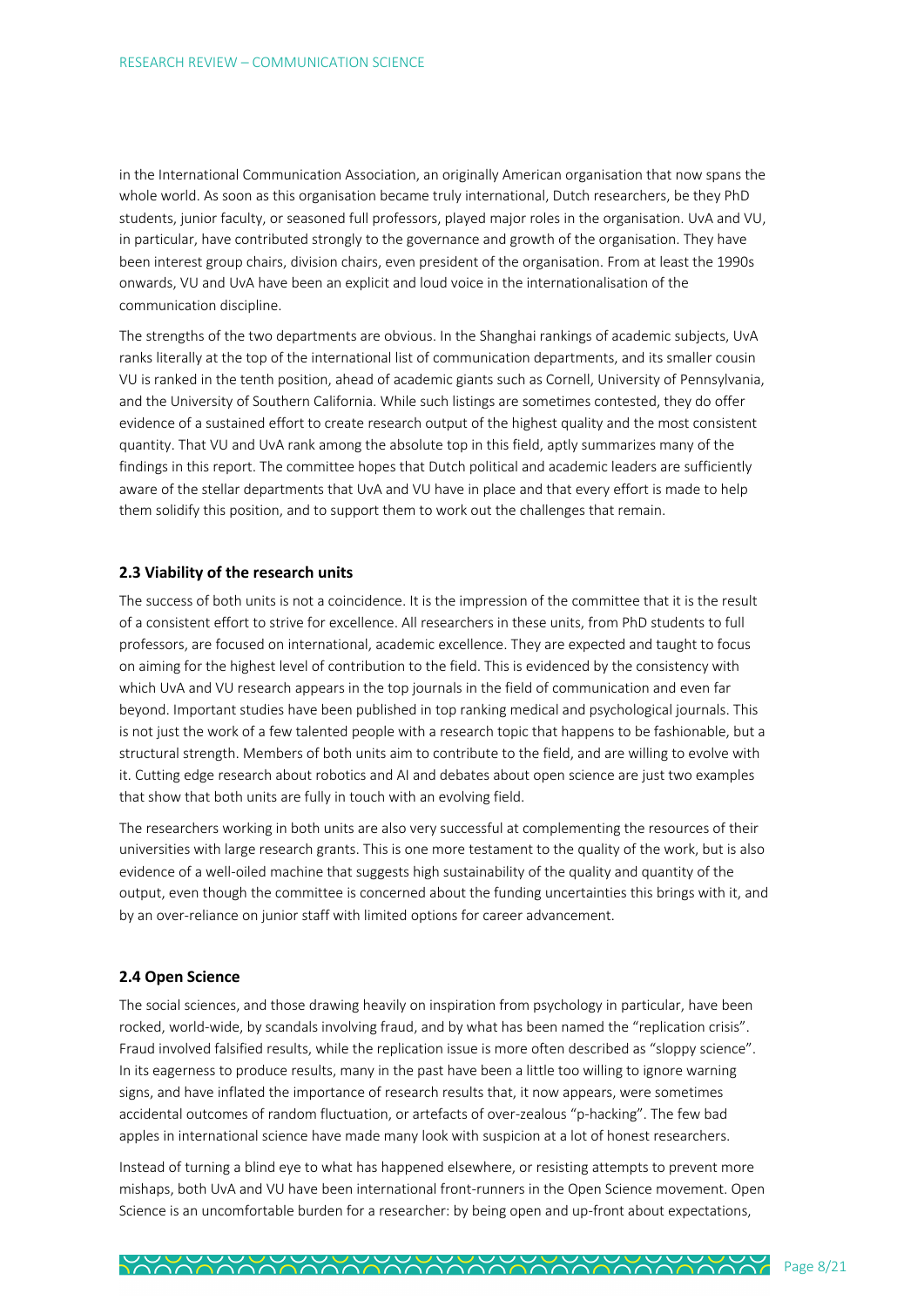data-gathering procedures and analysis plans, researchers are no longer seduced by the tendency to "massage" their theory or data until either or both produce results that they would have liked to have produced. Both VU and UvA have embraced this movement, and have not waited for outside pressure to introduce fully the implications of open science. This has been (and continues to be) important for the international communication research community. Because both units are such important players on the world stage, they have influenced key subdisciplines of the field. If communication research is part of the movement towards more open science, it is in no small measure thanks to VU and UVA and their sustained effort to be a major player in this area.

#### **2.5 PhD Policy and Training**

Both VU and UvA produce excellent researchers with strong CVs that are internationally competitive. This is one area, however, where the UvA and VU PhD students have to deal with a considerable hurdle. Because the number of academic jobs in the field of communication is limited in a country the size of the Netherlands, the PhD candidates have to deal with a lot of job insecurity. Departments as successful as VU and UvA attract growing numbers of strong PhD students, which inevitably creates a larger supply of strong people with academic ambitions than the job market demands. PhD students deserve a lot of transparency about the job market and their future options, and should be supported in their efforts to develop the skills they need to have strong options on the job market.

In part, this problem can only be solved at a policy level far above that of the departments. However, given the anxiety the job market creates, departments and their universities could explore more creative options. If a larger proportion of the PhD students were from outside of the Netherlands, the number of people with a Dutch PhD looking for jobs outside of the Netherlands may increase. Offering PhD students a better view of the international job market, and perhaps job-hunting training, may also improve this situation. One of the downsides of the success of both departments was a strong sense among PhD candidates that these are the only two departments worth considering as employers. While this reflects well on both the success of the departments as the atmosphere on the work-floor, it merits more attention.

#### **2.6 Academic Culture**

Both departments are acutely aware and conscious of the importance of a healthy work-life balance. Even though the output is strong and expectations are high, this work-balance seems to be monitored carefully, with attention to potential equity issues. Both VU and UvA have an open and collegial culture.

Nevertheless, the limited job openings keep assistant professors in rank for a longer-than usual time and keep the feeling of competition high. Burn out is a constant risk. The committee also fears that this disproportionately may burden those with care responsibilities – an issue which has been highlighted by COVID. The limited number of people at the full professor rank is problematic. Providing funding for more of these lines would provide more opportunity to build realistic succession plans and more opportunity to build in gender diversity, as well as other types of diversity that are valuable in the academy (nationality, race, religion, socioeconomic background, etc.)

#### **2.7 Human Resources Policy**

In the Dutch system, an assistant professor does not automatically have a path towards tenure, and pathways from assistant to associate and on to full professor require that new positions have to be made available, instead of depending on promotion as the result of reaching certain criteria. It is,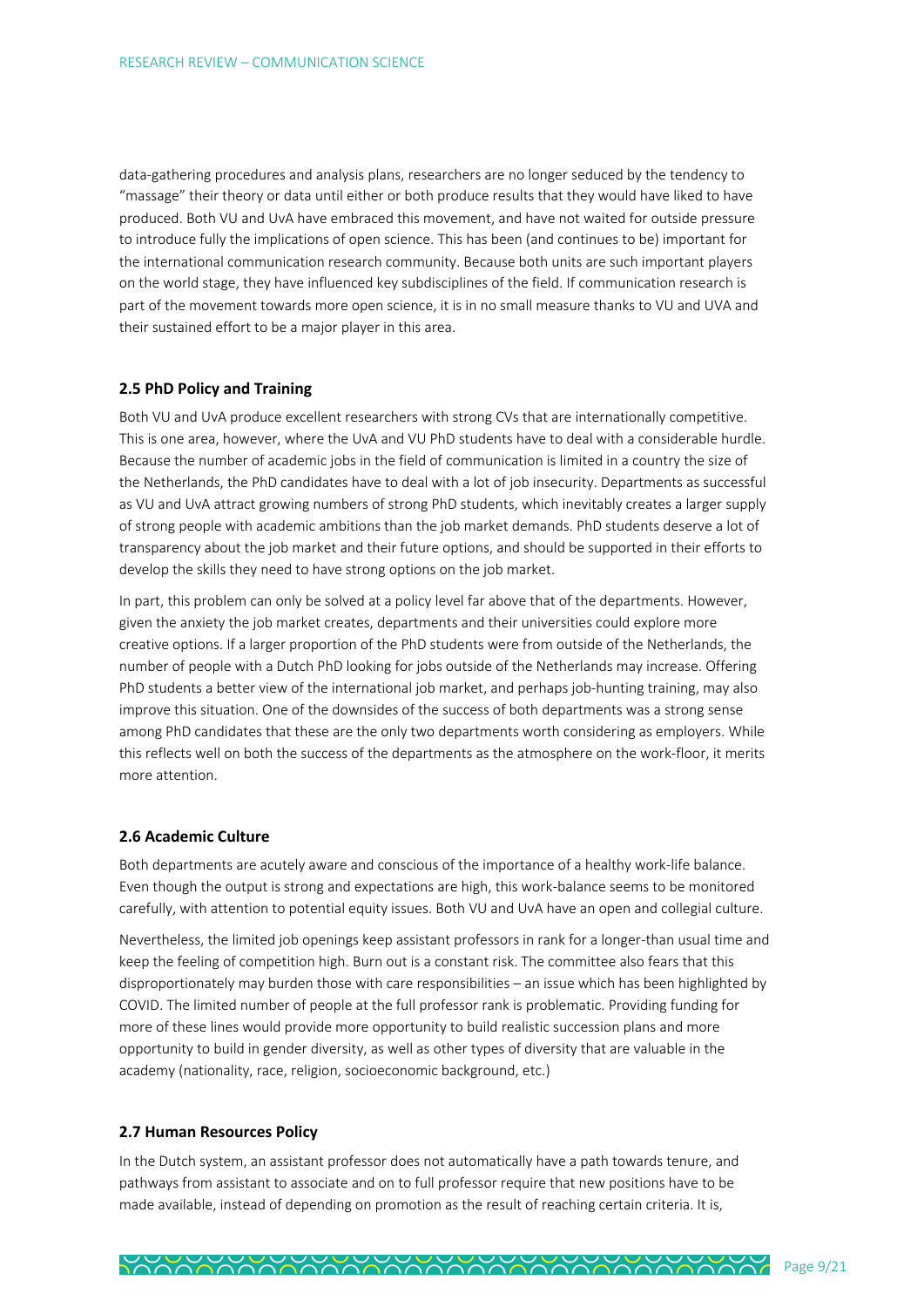however, not uncommon for assistant professors to have job-stability in their position. At VU, creating tenure tracks seemed to be considered more explicitly than at UvA. This is another issue that probably needs to be addressed at higher levels of policy making and funding. However, those with aspirations to reach the next step on the employment or promotion ladder seemed to have no idea where the next opening was likely to appear and which specialisation (and, therefore, whose profile) would match upcoming opportunities. More transparency about the decision-making process and the policy decisions of the department, the faculty, or the university would probably go a long way towards dealing with this uncertainty.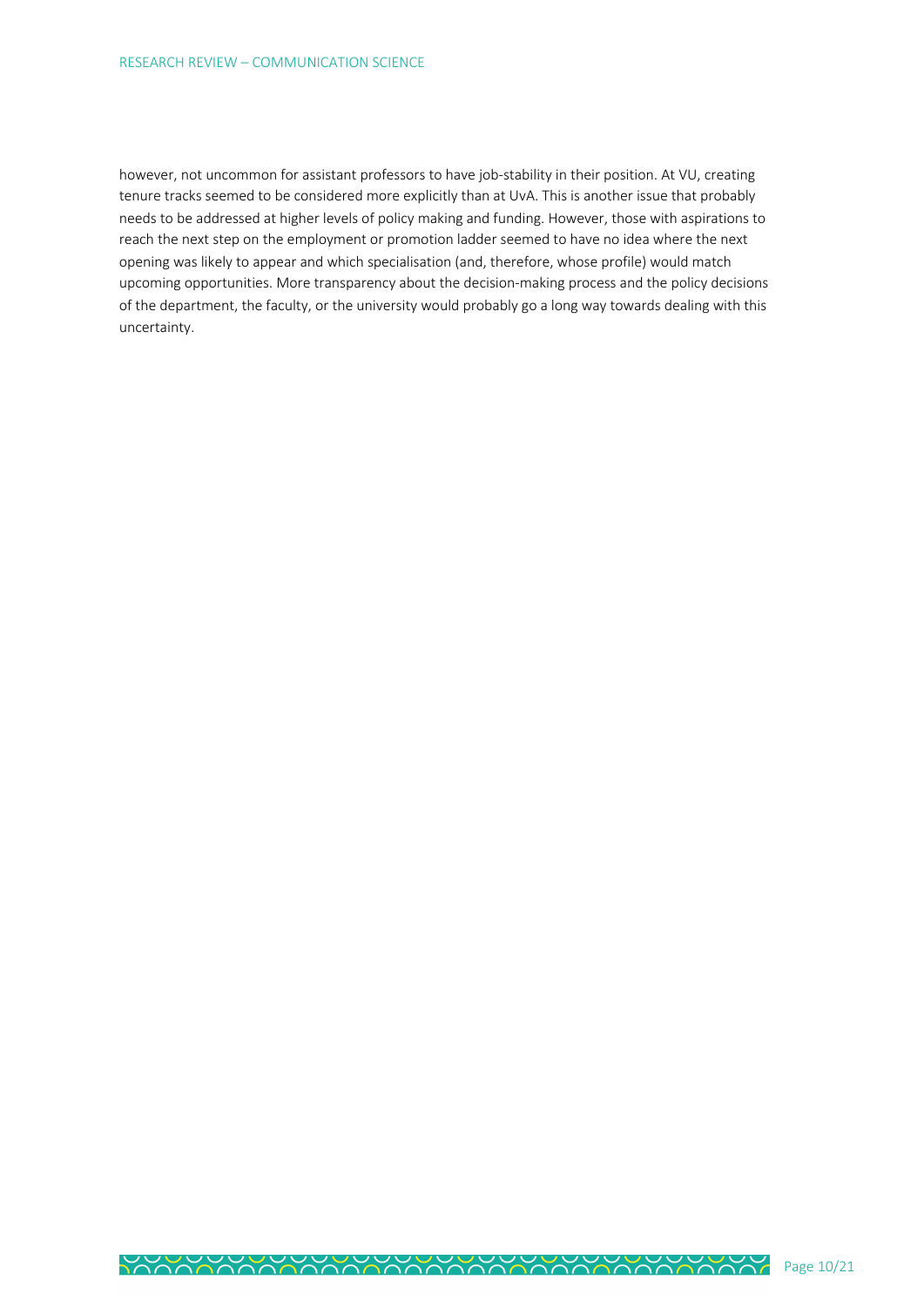# **3. Amsterdam School of Communication Research University of Amsterdam**

#### **3.1 Organisation, strategy and targets**

The Amsterdam School of Communication Research (ASCoR) is one of the most highly respected and visible programmes in the field of communication. With approximately 75 senior researchers and 30 PhD students, it is the largest research institute of its kind in Europe and is among the largest worldwide. ASCoR is seen as an educational institution that conducts rigorous and timely communication research, produces very highly qualified doctoral students, and is cutting edge in the topics it addresses, the methods it uses, and the theories it develops. The quantity and quality of publications that come out of ASCoR is exceptionally high (averaging 150 refereed journal articles in high impact publications per year), and the number and size of the awarded competitive grants (e.g., NWO and ERC science foundation) is enviable. The people of ASCoR are, themselves, leaders in the field. As champions of particular movements, such as open science, they can and do shift what the larger field pays attention to. As leaders in academic associations, they cement ASCoR's international visibility and reputation and help shape disciplinary priorities. Most importantly, the work they do on an individual and collective level are front and center to the societal issues currently facing the Netherlands, Europe, and, indeed, the world. Research at ASCoR is carried out in four programme groups (Corporate Communication, Persuasive Communication, Political Communication & Journalism, and Youth & Media Entertainment) – each of which is distinct but all of which provide bridges leading to effective collaboration. This constellation of research groups highlights how communication as a discipline should be working to solve pressing problems – from health to education to politics. Their outreach efforts to engage with key stakeholders across a variety of domains provides an excellent model for communication scholars around the world who seek to engage with communities and make their research relevant to broad populations.

#### **3.2 Research quality**

The research produced by ASCoR is high quality and high impact. Over the years, ASCoR has taken a team-based approach to the research it conducts. The collaborations it has established within and across disciplines create opportunity for increased innovation, reach, and impact. ASCoR scholarly pursuits reflect a strong coherence: it prioritizes understanding the differential way people use media content and communicate through media, and stresses the cognitive, affective, and emotional processes that underlie media use and its effects. ASCoR scholars were at the forefront of establishing the theoretical foundation of the differential effects of media model. Moreover, ASCoR scholars investigate communication process within and across a variety of levels: individual, group, institutional, and societal. It is not surprising, then, that ASCoR members – both junior and senior – have won more than 100 awards in the 2014-2019 period, and many significant research grants to fund their work. ASCoR researchers are editors and editorial board members of prestigious journals, and leaders within national and international academic associations.

The research output, as noted above, has been prolific and publications are in influential journals that have broad reach and impact. ASCoR has been substantially affected by budget cuts over the past few years. Despite this, they have remained leaders in developing new concepts, theories, and methods that are necessary to understanding the rapidly changing media technologies, platforms, and affordances. They are leaders in developing new concepts, theories, and methods that are necessary to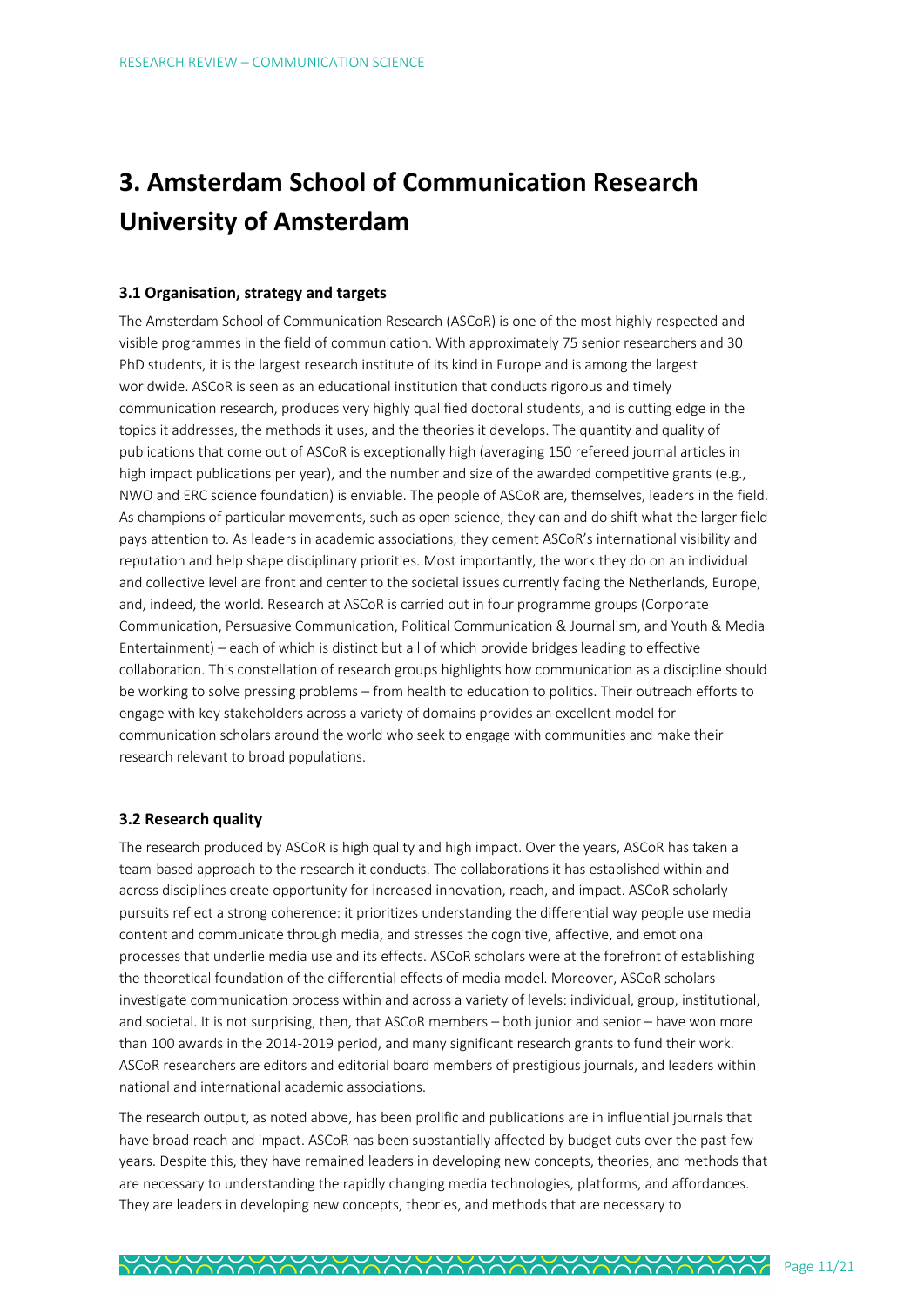understanding the rapidly changing media technologies, platforms, and affordances. As host of RPA Communication, the Digital Communication Methods Lab was launched in 2018, with a focus on expanding digital communication research in ASCoR – including mobile communication and artificial intelligence (AI) – two of the least understood and most important technologies in the current media landscape. The lab has been cutting edge in how it uses these technologies as both objects of research and tools for research. ASCoR has also been involved with a second RPA, Information, Communication, and the Data Society and has leveraged this collaboration to develop young talent and significant research infrastructure. They have worked to share the fruits of this project through its organisation of scientific conferences, symposia, colloquia, and workshops – including outreach to health communication practices in the Netherlands. More recently, ASCoR has been centrally involved in other university-wide RPAs focused on humane AI, urban mental health, and European studies. These are incredibly relevant topics on which to focus the talents of ASCoR staff, and it is clear the centrality of communication to these interdisciplinary activities.

The academic culture of ASCoR likely contributes to the tremendous productivity of its members. Although at all levels so-called work/life balance is stressed, and at all levels there is high collegiality, it is also an intensely competitive place. PhD candidates work hard to gain post-docs, assistant professor positions, or teaching contracts. Those with teaching contracts work hard to become assistant professors, and even assistant professors feel they cannot stop producing at an extraordinarily high level because if and when the rare associate professor position opens up, they want to have the best possible CV to be considered for that coveted job. Similarly, those who are associate professors do not have a clear path to becoming full professors, particularly as those lines are the rarest of all. This likely has implications for the ability of ASCoR to diversify, and the lack of diversity at the senior and management levels has implications for the texture and future of the research programme. As will be noted below, diversity matters for viability.

#### **3.3 Societal relevance**

It is often the case that academic research is read only amongst those in the scholarly community, in part because we are neither trained nor rewarded for performing outreach to those who would be affected by or benefit most from the knowledge gained by our studies. At ASCoR, it is clear that tremendous efforts have been made to build connections with key stakeholders outside of the academy, such as policy makers, parents, educators, and business. Moreover, ASCoR scholars contribute to the broader public discourse about critically important issues through their intentional engagement with the media. The committee was impressed by the efforts made to train scholars on how to make their research relevant, how to talk with reporters, and how to track their community engagement.

An element of efforts to bring down the walls of the "ivory tower" of academia can be seen in ASCoR's commitment to open science. In principle, open science means transparency in the research process such that those outside of the immediate research team can see whether the team went into the project with a particular set of hypotheses and how the data led to a particular set of conclusions. ASCoR's commitment is evident in its appointment of an Open Science Coordinator, who can help train and facilitate the processes involved in scientific transparency. Moreover, adjacent to this notion of open science is open access, allowing all potential audiences access to scientific research by bringing down the "paywall" that prohibits non-academics from reading original research. This commitment to open access can be seen, for example, in the fact that all journal articles are published as open access (a substantial and laudable financial commitment). In addition, ASCoR published an open access book with a very well-regarded academic publisher, Yale University Press. The book, "Plugged in", reviews research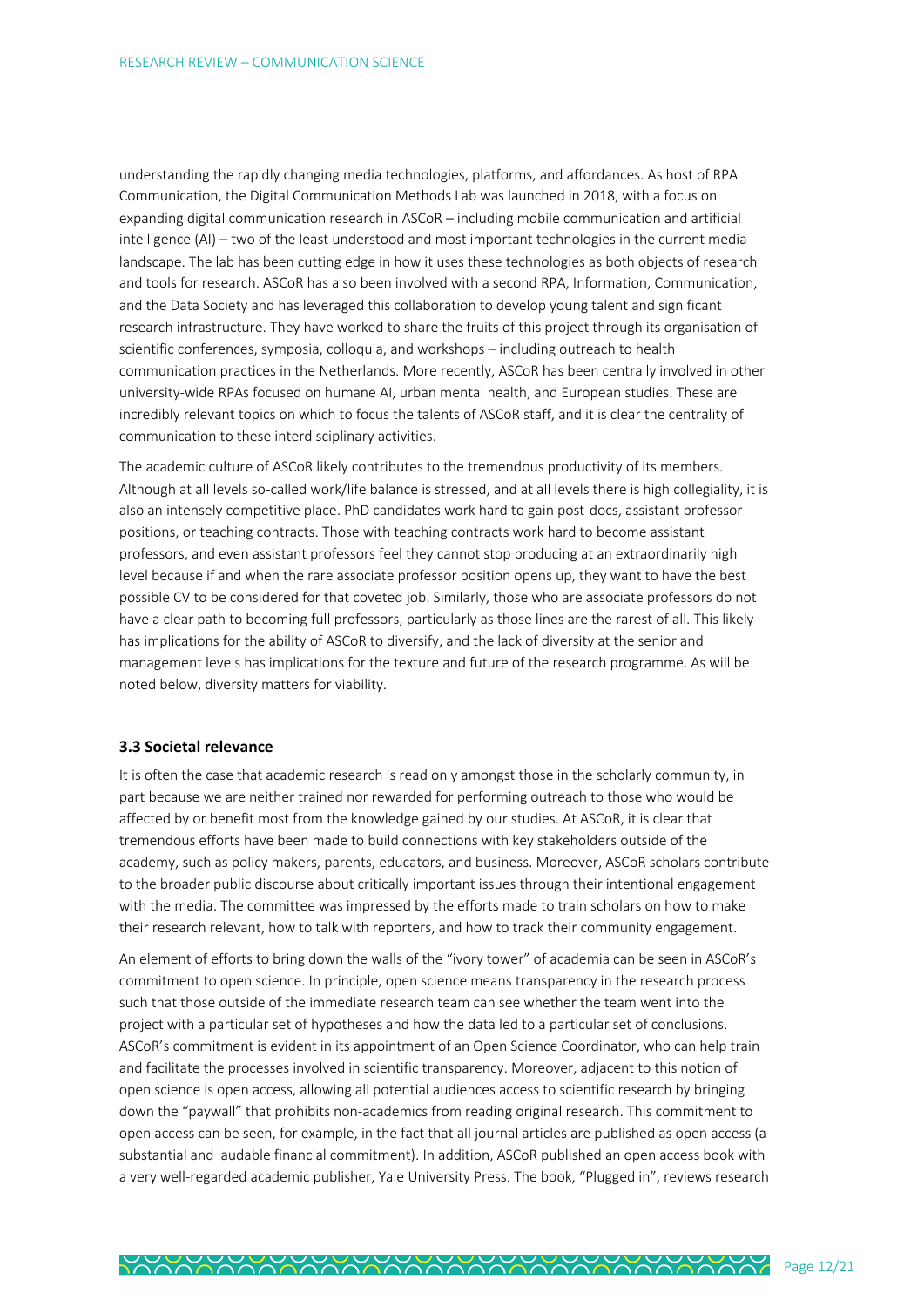about media effects on youth that is relevant for a broad swath of audiences, and offers guidelines that are meaningful to parents, educators, and policymakers.

ASCoR's research has also been at the forefront of societal needs, and has been influential in policymaking. For example, research on how to disclose online sponsored content for minors resulted in a discussion in the Dutch Parliament to take action to protect minors from unwitting persuasion online. This research, moreover, informed the US Federal Trade Commission's thinking on online disclosure of sponsored videos. ASCoR researchers have also partnered with the Ministry of Health, Welfare, and Sport, the Trimbos Institute, and the Dutch Cancer Society.

ASCoR's research has been influential in the commercial sector, too. Researchers work in close collaboration with the Foundation for Scientific Research of Commercial Communication and this collaboration has opened up opportunities for interacting with approximately 200 corporate sponsors; including advertisers, media agencies, and PR companies. ASCoR researchers translate research into guidelines and strategies for industry professionals, and their work has been made available through multiple platforms, including blogs, an event for practitioners, and a book.

A final "outward" facing research area that has great societal relevance has been research on media and communication effects in the political arena. Researchers with the Hot Politics project, which looks at the role of emotions in political thinking and behavior, has led to participation in public events, school visits, media appearances and an outreach award. The Political Communication and Journalism group organized an event called "CPC University", right before the Dutch general elections, for 150 secondary students to introduce them to the role of media during elections.

The depth and breadth of partnerships that ASCoR has developed, and the variety of ways their research speaks to pressing community needs, has provided valuable opportunities to give societal recognition and significance of the people and the projects that make up ASCoR. ASCoR researchers do not shy away from engaging communities with their work, nor do they shy away from giving their time for interviews, events, and advisory boards, to name a few.

#### **3.4 Viability**

The leadership of ASCoR strives to maintain its research integrity, visibility, productivity, and engagement while also maintaining its current size and structure. The programme has proven itself to be adaptable to changing funding streams. Over the years, as direct funding has decreased, research grants and contract research has increased proportionately. The current and future research foci of ASCoR are forward looking and will continue to meet the needs of the many communities – from educators to policymakers to businesses to health care providers. At the moment, the funding climate is uncertain, particularly given the economic instabilities facing the world. However, ASCoR has the infrastructure that is needed in terms of its tools, techniques, relationships, and a deep bench of scholars to continue to contribute to society's challenges and opportunities with communication science.

It would be valuable to consider whether new structures can be established for junior staff to be promoted to senior staff levels within ASCoR or to find positions of influence in other academic institutions, non-profit organisations, or media industries. The very real and very hard ceiling that assistant professors come up against presents challenges to staff morale and the potential for burnout for those who feel they cannot stop working 110% to "prove themselves" worthy for the one or two spots that might occasionally open. ASCoR is the premier communication science programme in the Netherlands and potentially all of Europe – many who come to ASCoR as PhD candidates would like to remain, and those who come as assistant professors are willing to stay in that position much longer than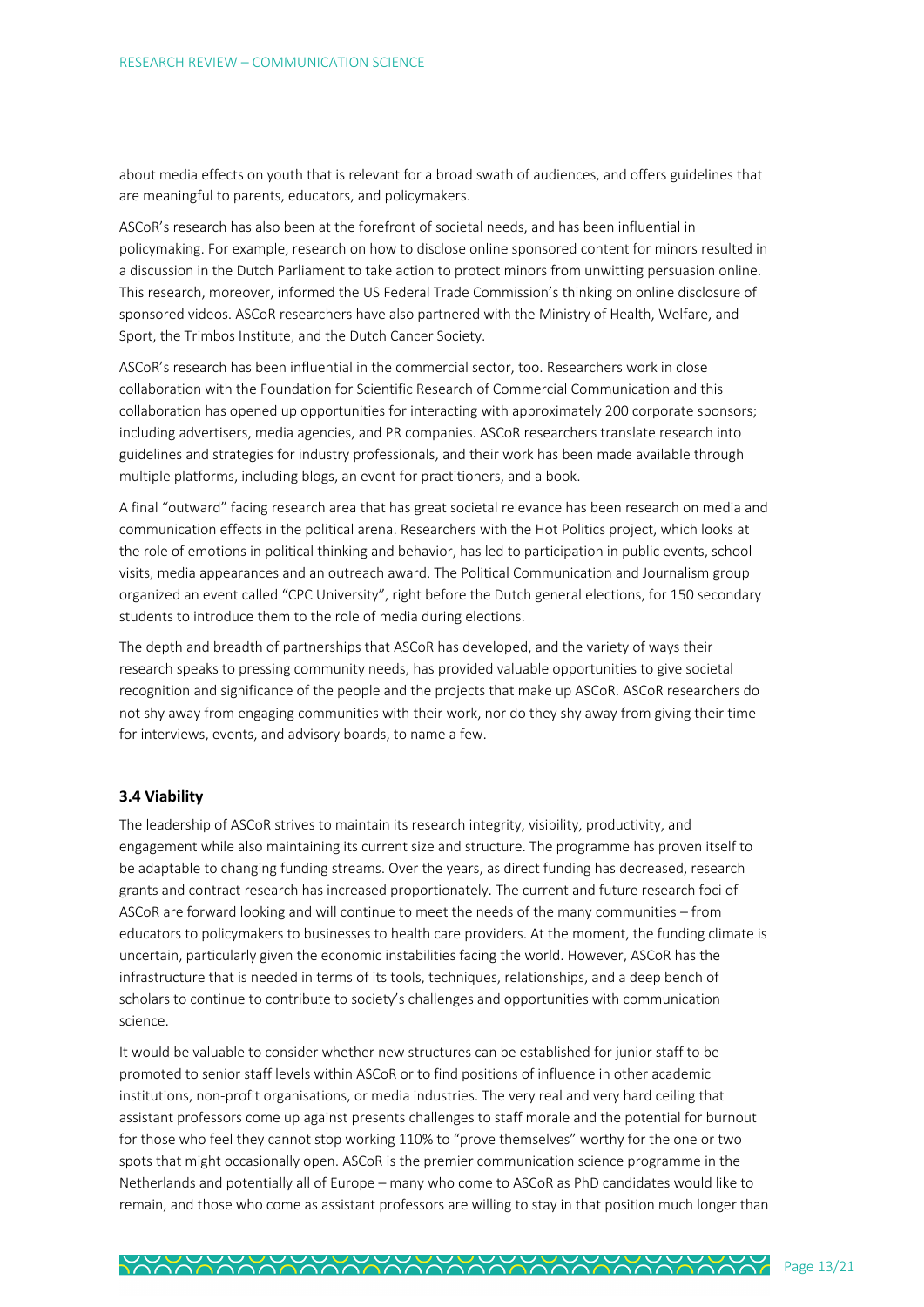is typical at most universities. Some expressed an interest in paid time to spend away from ASCoR at other institutions (what the US calls "sabbatical leave" and is often granted to junior professors before and after tenure). They point out that the benefits of this would be to highlight for junior staff opportunities within other interesting spaces, as well as expose ASCoR to novel ways of thinking about research and models for academic career development. The committee recognizes that much of the structure, funding, and policies regarding these pathways and opportunities may lie beyond the (formal) authority of the research school. The committee would encourage ASCoR to continue to engage with those institutions to actively seek change.

#### **3.5 PhD policy and programme**

The ASCoR PhD programme is doing quite well and is something the management is proud of. The UvA has a quite large PhD programme, with around 30 candidates. As of now, PhD's are almost 20% of the research staff. The PhD programme exists as a combination of training on research, reflection on their research and social scientific and communication research, and hands-on research and teaching. The programme is set up to prepare candidates for an academic career or a career outside of academia (such as in applied research).

PhD's are required to do some teaching during the programme, and also participate in a couple of courses. The coursework in the PhD Training Programme is limited to only 9 EC. One required course, "Introduction to a PhD in Communication Science", is 6 EC; the remaining credits may be used for coursework that fits the student's particular needs. Next to these courses, PhD's participate in a biweekly PhD Club, in which research is discussed. Candidates meet with their supervision team at least once every two weeks. This team typically consists of 2-3 researchers, including at least one full professor. Support for conference travel and data collection is available to all PhD's. PhD's report feeling supported in their first encounters with teaching, especially now that most teaching is online.

Within two months after the start of their PhD, PhD candidates hand in a Training and Supervision Plan, in which they describe their project, as well as agreements on supervision team meeting frequency, coursework, first-year paper topic and deadline, and a publication plan. This first-year paper is one that candidates write within eight months of the project. This paper and a progress report are assessed and must be deemed sufficient to continue the project. Candidates then have annual review assessments with their Programme Group Director or Department Chair. Multiple times each year, candidates submit a progress portfolio, including deadlines, publication output, a work plan, list of completed courses, and statement of feasibility.

The management states the importance of open communication and formal agreement with regard to expectations (both of the supervisor and the PhD candidate), working in supervision teams with at least two supervisors, PhD's supporting and helping each other in PhD clubs, and to have scaffolding and support in place for when/if issues arise (such as confidential counsellors). The programme seems well set-up and PhD's are satisfied. Some note that to further improve open communication between PhD's and supervisors, ASCoR could include mechanisms for more formal evaluation of the supervision. While for some PhD's this was part of the first progress report, for others this was less clear.

Generally, the PhD programme is for three years, with a two-month extension to be able to do 10% teaching. Although most PhD's complete their dissertation within the given timeframe, it was stated that a longer timeframe would allow candidates to spend more time learning new methods and to do more coursework beyond the mandatory 9EC. Besides, more attention to topics, such as programming in R instead of SPSS, could be a good addition to offerings available to the PhDs.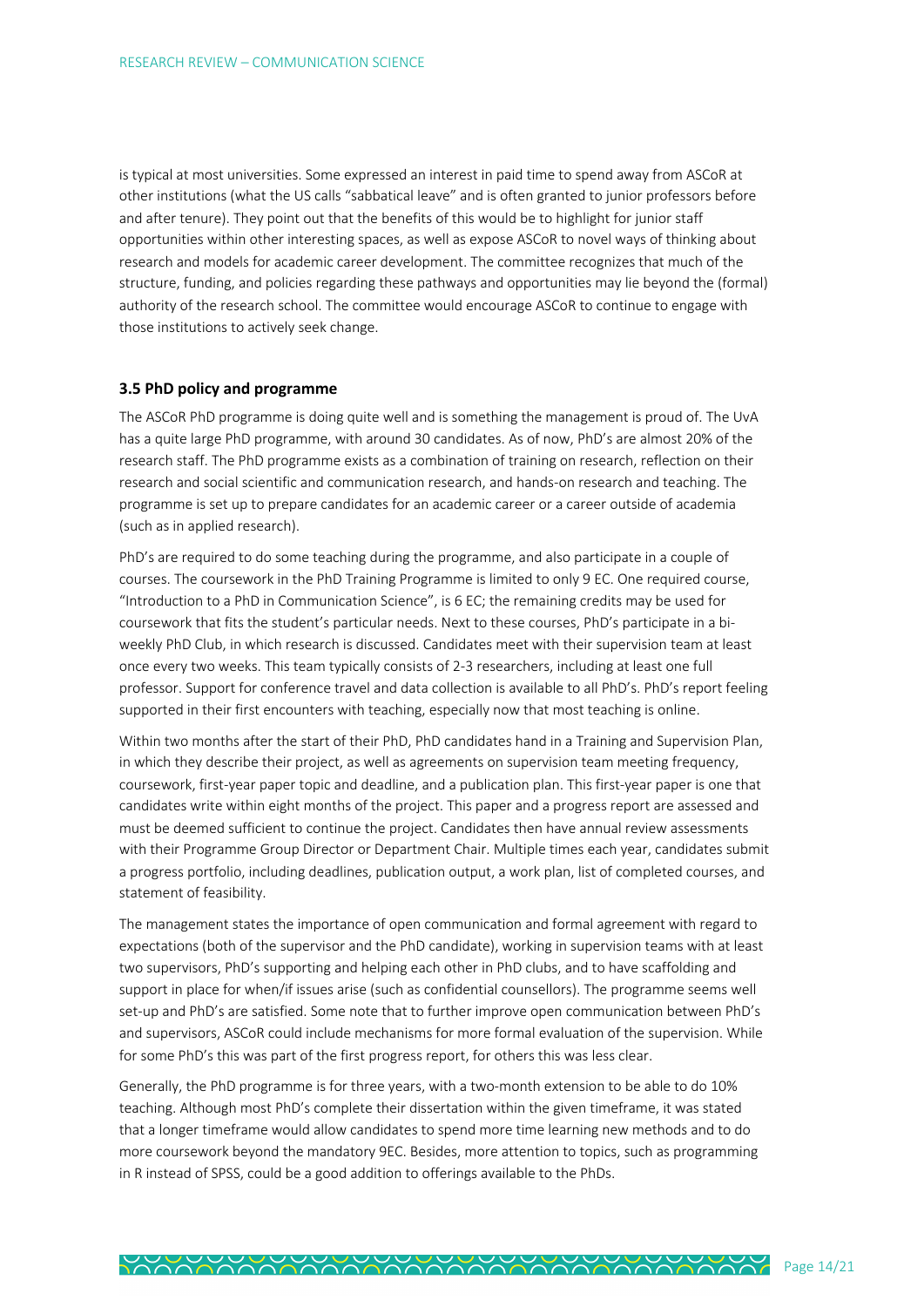PhD candidates choose two representatives to represent them with ASCoR management and the board. At least twice a year, a PhD candidates meeting is held. PhD representatives also coordinate the introduction of new PhD's. Two confidential advisors are available to discuss problems that PhD's cannot solve with their supervisors, and the UvA has a psychologist that can offer tailored help.

There seems to be a great sense of community, PhDs like working at ASCoR. Even though they know there are limited career possibilities within ASCoR (where many desire to continue), meaning that they are aiming for the same job, they report that it does not feel that competitive. Work-life balance is often discussed and although doing a PhD can be stressful, candidates feel supported and balanced.

Most ASCoR alumni stayed in academia, but some also work in the profit and not-for-profit sector. ASCoR has a strong focus on the professionalization of the career guidance of PhDs. To do so, they intensified their relationship with Pro-Actief, a UvA-organisation that provides career guidance, and they organize an annual PhD Career Event. Career plans are also part of the annual review talks. Candidates feel prepared for a future within or outside of academia. Supervisors are open and supportive of their supervisees' career plans.

#### **3.6 Conclusions and recommendations**

By and large, students, staff, and management feel well-supported in the work they do, and feel they have the tools and funding they need to collaborate, innovate, travel (when possible), and respond to developments in the field (including the issues raised by the health, economic, and political crises). However, three concrete suggestions were made that might enhance the viability to ASCoR's mission going forward.

First, the PhD programme has been streamlined. Most entrants have a research masters and PhD candidates engage in minimal classwork. Students are mentored carefully and connected to projects with large teams with broad expertise that can be passed on to them. There is a sense among PhD candidates that providing more time and space to learn new statistical approaches or additional methodological skills could be beneficial for their development. Providing this opportunity may benefit the programme as well, since new expertise may be added to the work of ASCoR, along with increased reputation with well-trained PhDs entering the market.

Second, it is critical that the pool of talent that is so evident among the junior staff be mentored, recognized, and rewarded with clear (and clearly communicated) paths to promotion. More financial resources should be directed to ASCoR to support promotion from assistant to associate, as well as from associate to full professor. It is particularly important to create these pathways to achieve ASCoR's stated goal of diversifying its senior staff and management. Structural barriers exist which must be recognized – from the extra burden of care that may disproportionately affect some more than others during a pandemic to the collaborative networks that may unintentionally overlook talent because that individual is someone whose questions might be a bit different from ASCoR's usual research paradigm. Diversity matters not only for "window dressing" but for setting a more inclusive scholarly agenda, creating role models for students and junior staff, and for positioning ASCoR as a truly international center that does meaningful work that reflects the diverse needs of society and advances a more equitable discipline.

Finally, many ASCoR researchers need access to cutting edge computer and other technical devices in order to carry out their work. It appears that the lack of ASCoR dedicated personnel to facilitate troubleshooting, accessing, and utilizing these tools presents problems for junior and senior staff alike.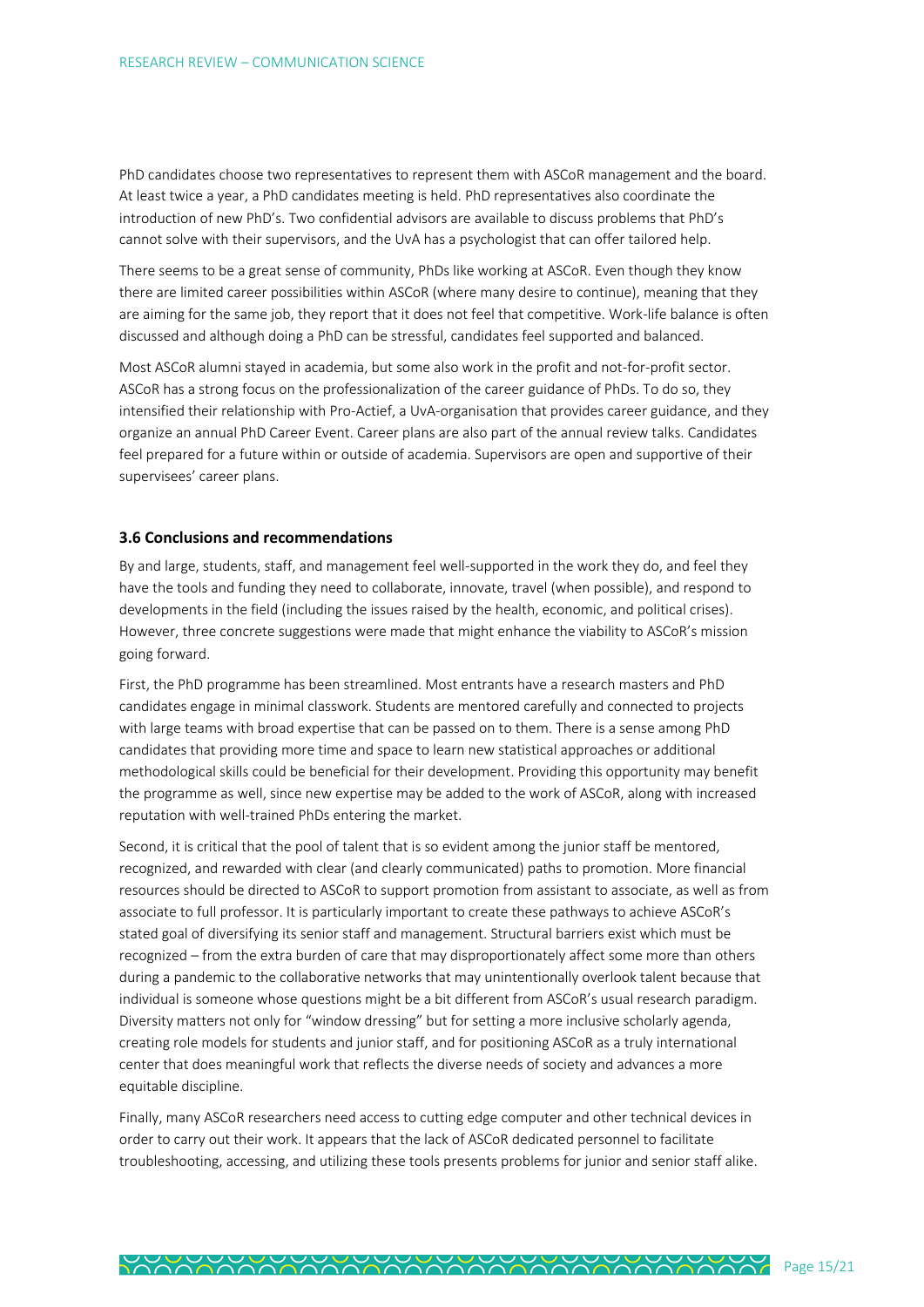# **4. Department of Communication Science, VU University**

#### **4.1 Organisation, strategy and targets**

The unit being assessed is the research programme Communication Choices, Content and Consequences (CCCC), housed in the Department of Communication Science at Vrije Universiteit (VU) Amsterdam. The CCCC research programme is institutionally embedded in the Faculty of Social Sciences (FSS), which is jointly responsible (along with the department's management team) for the scholarly activities and institutional resources governing individual researchers.

CCCC is comprised of three research groups, each one chaired by a professor in the department—Media Monitoring (political communication and computational communication methods), Media Psychology (particularly effects of media and newer media technologies), and Social Media (especially in the organisational context). Together, the groups study a variety of research topics that span the spectrum of media-related communication science—from media choices made by consumers to social and psychological effects of consuming media. For all three areas, there is a clear focus on digital media as well as new media technologies (e.g., social media, virtual worlds, robots). Across the three areas, there is a growing emphasis on developing innovative methodologies. The focus on methodologies, especially in computational communication research, social media analytics, statistics, and neuroscientific approaches, is part of the unit's unique strategic positioning.

Strategic aims of CCCC include the conduct of cutting-edge, interdisciplinary research that is both fundamental and relevant to society, publication of its research in highly ranked international journals, active contribution to national and international academic conferences as well as public debates, stimulating open science practices in the conduct of research, obtaining substantial grant funding for research, high-quality training and supervision of PhD candidates, implementing policies for enhancing research integrity and stimulating diversity, and strengthening ties with VU's Institute for Social Resilience (ISR).

#### **4.2 Research quality**

CCCC researchers have published over 30 refereed articles per year during the period under assessment, with a high of 70 in 2015. Several of these are agenda-setting publications in premier outlets such as Nature Communications, Journal of Communication, New Media & Society, and Journal of Computer-Mediated Communication. Some of them have already garnered a lot of citations, indicating the strong impact they are having on the field. For example, a 2015 article on social media use and corporate reputation has already received nearly 500 citations.

The unit's researchers have also been at the forefront of promoting open science practices in the discipline by editing a special issue on publication bias for the field's premier methodological journal as well as publishing an article on open computational science and generally fostering an academic culture centred around open science.

The unit has shown an upward trajectory in the number of research grants obtained over the last five years, including several competitive NWO grants such as VENI and some large consortium grants. However, no ERC grants have been obtained. When it comes to grant writing, there is a supportive and collegial culture. Several important measures to foster the acquisition of grants are in place at both departmental and FSS levels.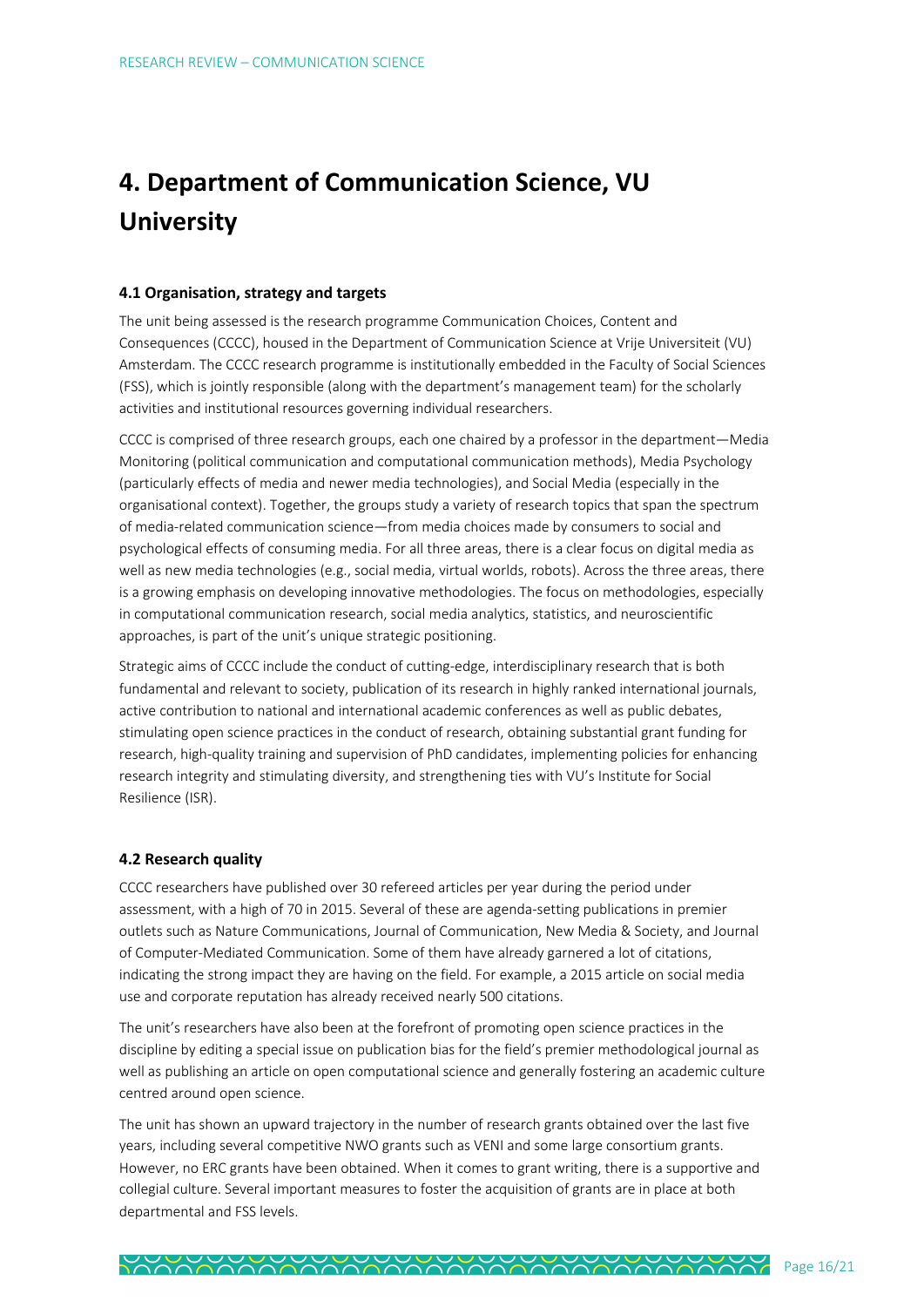Several researchers in the unit have been recognised for their scientific excellence in the form of awards, membership on editorial boards of prestigious international journals, invitations to serve on grant panels and present their research at other universities and forums.

By any measure, the quality and quantity of research output and practices by this unit is outstanding. As one indicator of this excellence, the programme ranks #10 in "Communication" in 2020 Shanghai ranking, which is impressive given the size of the programme and the considerably high teaching and administration loads.

#### **4.3 Societal relevance**

All three groups in the CCCC programme have been quite active in reaching out to public stakeholders and finding societal applications for their research. For example, robotics-related research from the Media Psychology group has stimulated the use of social robots for healthcare and educational applications. Tools developed by the Media Monitoring group have been used to guide voters in elections. The Social Media group has partnered with a blood donation institution to design social media campaigns for stimulating donors. Faculty members from the three groups have made numerous media appearances and shared their expertise on a wide variety of topics of public interest. They have also consulted extensively with governmental entities and collaborated with non-profit agencies in bringing the products of basic scientific research to the masses.

Admirably, the programme has formalised its societal outreach activities through a dedicated unit established in 2019. Named SIM (Societal Impact of Media) lab, it aims to reach out to target groups in society that are particularly likely to benefit from current developments in media technology. It has five branches: 1) Digital traces: Big Data and Computational Methods; 2) The Internet and Social Media; 3) Social Robotics and Artificial Intelligence; 4) Virtual and Mixed Reality Applications; and 5) Communication as Experience. Within each of these branches, collaborations are ongoing with societal partners such as Hogeschool van Amsterdam, Amsterdam Sustainability Institute, Deloitte, Wilhelmina Kinderziekenhuis, VIVA eldercare, Eating Disorder Clinic Ursula, and KLM. In addition to benefiting a wide variety of community partners, the SIM-lab embodies the spirit of Open Science by operating according to the principles of Open Science in making research data available for reuse, allowing detailed insights and reproducibility of analyses, and open access publications for a wide audience.

Again, given the modest size of the programme, the impact that the researchers in this programme are having on society is clearly head and shoulders above any comparable programme.

#### **4.4 Viability**

As part of its future strategy, the programme aspires to strengthen its already strong track record of cross-disciplinary research, with emphasis on quality and open science, enhance its grant acquisition efforts with greater emphasis on team science, and improve academic culture and diversity in its ranks.

As evident in the interviews conducted as part of this assessment, there is an abundance of talent and good energy in the programme to be able to comfortably achieve its research goals for the next five years. There appears to be strong support from University administration for the programme, with several mechanisms in place to improve work culture and foster academic excellence. In general, a major change in culture is afoot at VU, with a positive emphasis on transparency in decision-making at all levels. PhD candidates reported getting a great deal of support from their supervisors as well as the FSS. The ready availability of confidential counsellors and the inculcation of sound scientific practices through mandatory modules are sound strategies for building a better academic culture. Junior faculty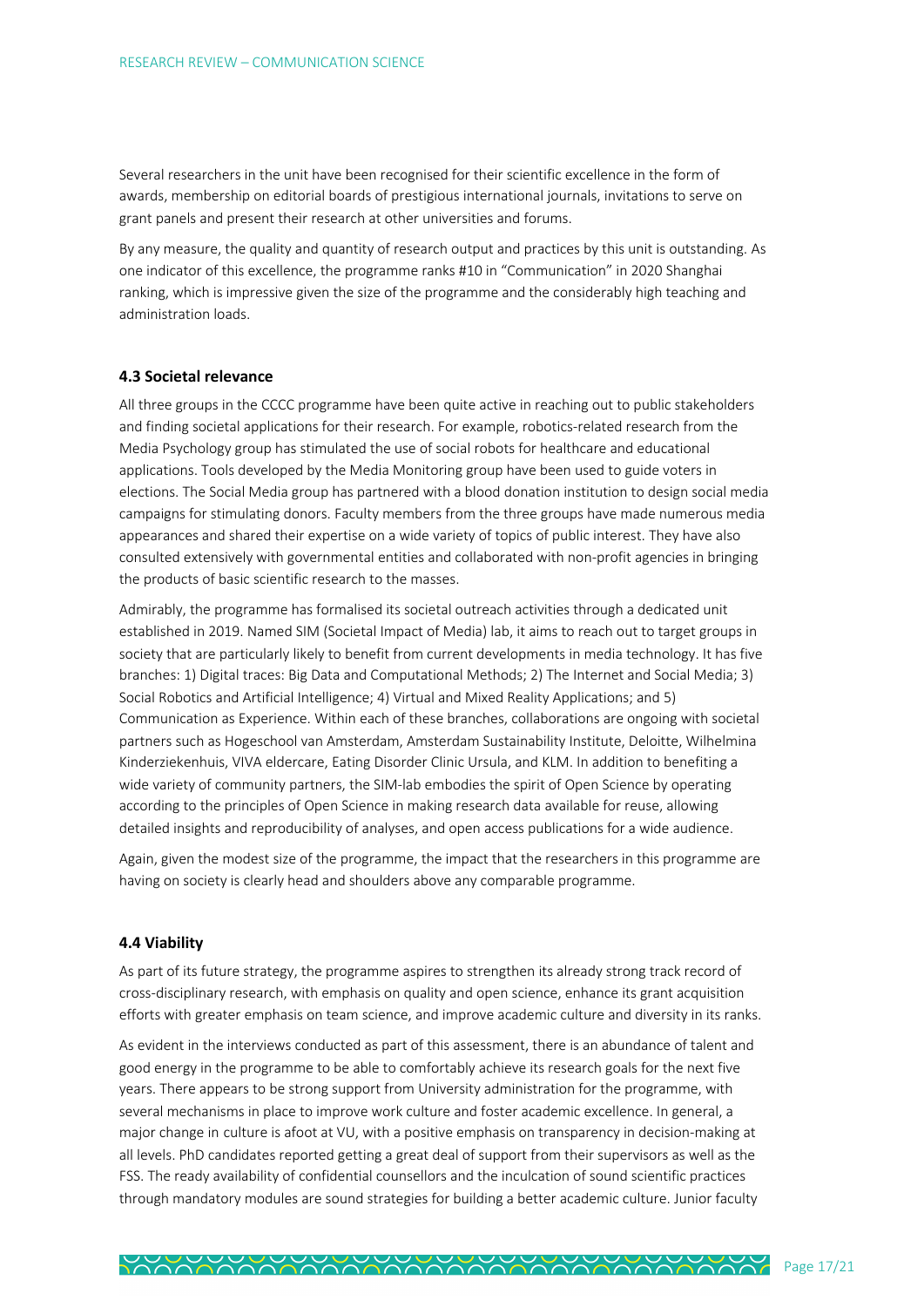reported seeing improvements in the transparency surrounding tenure criteria, promotion procedures and career development. They said that "it's a system in adjustment," but felt that they could grow as an independent scholar. In particular, they noted the healthy culture of grantsmanship in the programme, with a good buddy system among junior faculty and dedicated mentoring by certain members of the senior faculty. Overall, the programme seems to be driven by an admirable culture of collegiality and generosity among researchers at all levels.

To be sure, the unit has its set of challenges to overcome in the years to come. The number, quality and time to completion of PhD candidates have all been in a state of flux in recent years, attributable in part to the dependence on uncertain grants for funding them. Securing more reliable sources of financial support, perhaps from central FSS/VU resources, is important to ensure stability. Another major issue is the lack of gender and ethnic diversity among researchers, especially at the middle and senior levels. While all those interviewed acknowledged this to be a problem, there appears to be no urgent measures to resolve it. The programme has a longer-term outlook, premised mostly on tenure and promotion of current female assistant professors down the road, but no immediate plans. On this one aspect, the programme seems to be at odds with the kind of determination and resilience it has shown for overcoming the many other challenges that it has successfully addressed, such as obtaining grants, publishing interdisciplinary research, distinguishing itself from another strong communication programme in the same city and responding to societal needs.

#### **4.5 PhD policy and programme**

In 2019, a total of 17 PhD candidates were enrolled in the CCCC programme. It is part of the Graduate School of Social Sciences (GSSS), which offers an extensive training programme for PhD's. Candidates have to follow at least 30 EC from this interdisciplinary programme, including some obligatory courses such as on research integrity. Further (research) training happens in seminars, summer/winter schools, workshops and (informal) meetings that are being organized for PhD's. Preparation for the job market, including perspectives of pursuing a career outside of academia, is part of the training programme.

The quality and progress of the research project is evaluated in confidential annual progress reports. PhD's are part of a departmental PhD-club to discuss papers, presentations, and academic skills. There is funding available for conference visits. After eight months, the candidate has to submit a Go/NoGo product (including budget, proposal, training plan, and study planning), which is evaluated by peers.

Overall, the PhD candidates are very satisfied with the programme, which offers good training possibilities and great flexibility. The supervision team and meeting frequency are tailored and based on each candidate's unique needs. Most PhD candidates work within the different groups of the CCCC programme, but also feel connected with their peers in the other groups. The graduate school as well as the department organize various activities for their social and academic development.

The coursework is at least 30 EC, with lots of space for individual input and preferences. PhD candidates can propose a course, and even if it is only for one candidate, courses are being developed. PhD's can follow courses at other institutes. This encourages PhD candidates to fully dive into topics of their personal interest and to have the freedom to take the time to learn new methods.

PhD projects are generally planned for 4 years, but PhD candidates are given the possibility to spread this over 5 years and gain more teaching experience in the process. During this time, they can also work on gaining a university teaching qualification.

Although there is great flexibility within the projects and PhD candidates are enthusiastic about the programme, there seem to be some difficulties in stimulating PhD candidates to finalize their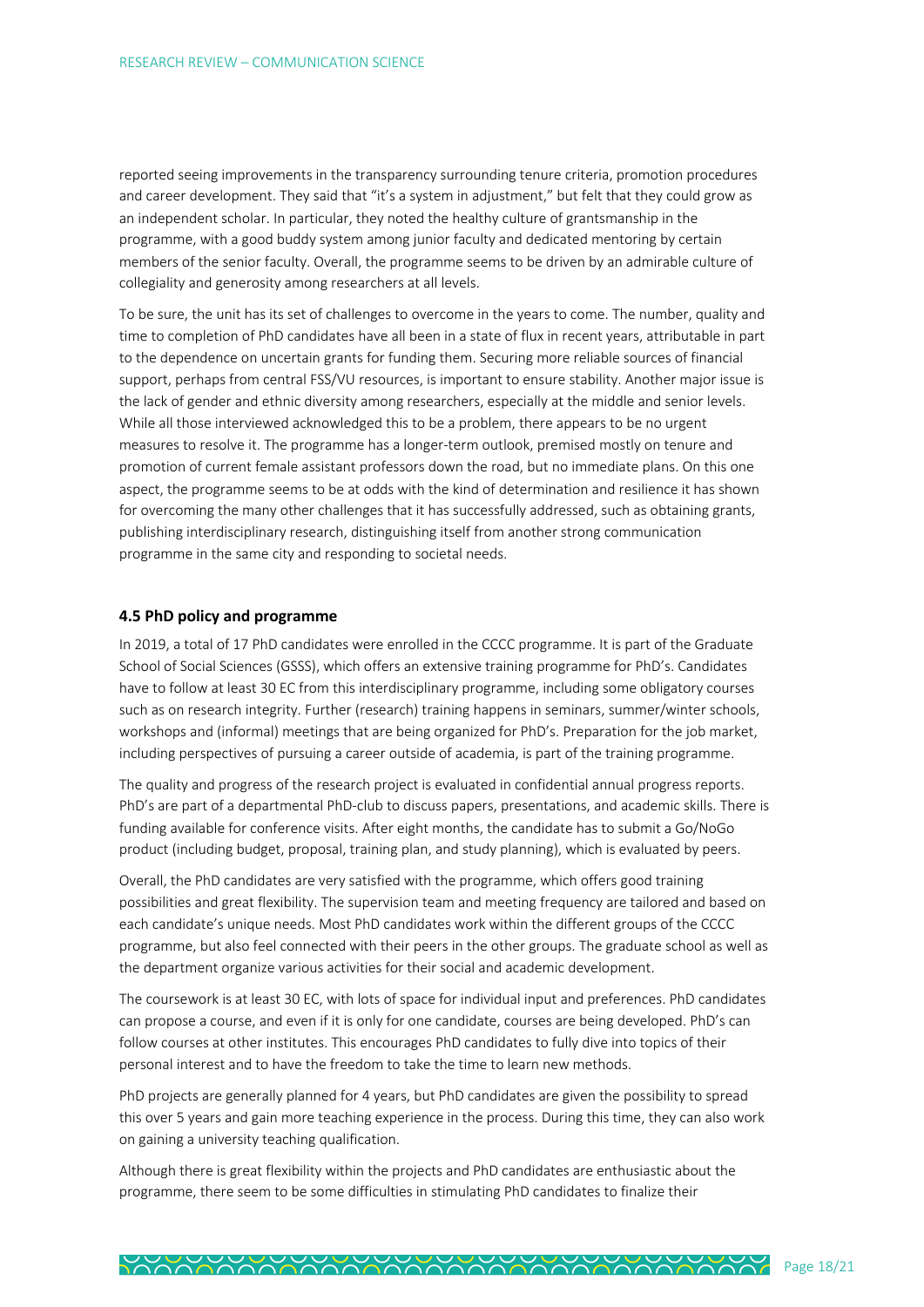dissertation on time. This is part of the future strategy, but more concrete plans are still needed. Another point of improvement noted by PhD candidates whom the committee interviewed is increasing transparency and communication. Regulations change quickly, and there are many parties involved at the University and department levels, which sometimes makes it difficult to keep up. Therefore, it would be even better if changes in policy and regulations were communicated more clearly and promptly.

#### **4.6 Conclusions and recommendations**

Overall, the committee finds the performance of the CCCC research programme during the evaluation period to be excellent. The programme is characterized by strong research productivity, international recognition, societal impact, leadership in open science practices, sound PhD policies, academic liberty, as well as a healthy and collegial academic culture. The research programme is coherent, productive, well-organized, and successful. Strengths and weaknesses are well-reflected by the programme's leadership.

The committee recommends the establishment of additional measures to support diversity among researchers, especially with respect to gender. Currently, all associate professors are male, and there is only one female full professor. The unit is strongly encouraged to address this under-representation of women with aggressive measures such as additional support for female assistant professors to achieve tenure and promotion, a more nuanced discussion about the role of gender when filling new positions, and in particular, a clearly articulated plan for achieving gender representation in the mid- and long run. Female hires from outside the programme are encouraged. A deeper reflection about the situation of female researchers during the COVID-19 pandemic is also encouraged.

The committee also encourages further strengthening grant activities and grant support, especially with respect to ERC and Horizon Europe grants. Successful measures are already in place (i.e., a departmental coaching system and grant staff at the faculty level), but the teaching and administrative loads are high by international standards. The programme may consider additional grant writing support in terms of time, especially at the level of assistant professors (i.e., more grant preparation time), but also with respect to senior professors who supervise grant writing activities by junior faculty.

The committee noted issues of transparency surrounding tenure criteria, promotion procedures, and career development. The committee encourages the programme to increase transparency and communication, especially with regard to junior staff. Although there have been significant improvements during the evaluation period, several faculty members referred to a rather inflexible "pyramid" in the personnel structure. The committee recommends that all faculty members who meet the criteria for tenure and promotion should be moved up the ranks instead of having to wait around for vacancies caused by retirements. This will serve to enhance morale and retention of junior faculty members and foster a more nurturing and stable environment for the entire unit in the long run.

Finally, the review committee noted that there are some difficulties in ensuring that PhD candidates finish their dissertations. Although the PhD programme is positively evaluated, the committee encourages the unit to proactively develop strategies for increasing retention of PhD candidates and timely completion of their dissertations.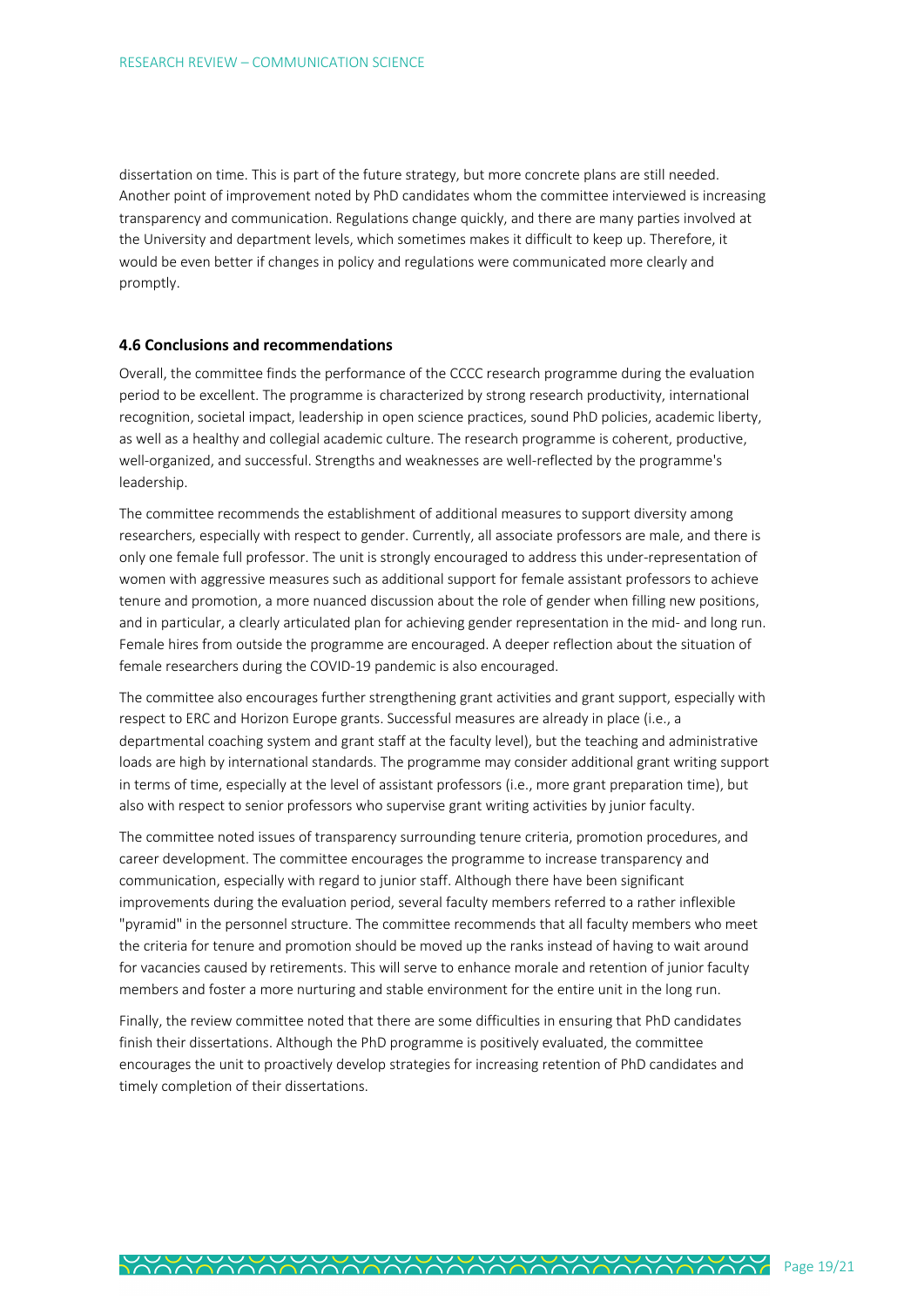# **Appendix A - Programme of the site visit**

#### Wednesday January 27

| Time          | Part                 |
|---------------|----------------------|
| 15.00 - 15.30 | introduction         |
| 15.30 - 16.00 | Welcome to committee |
| 16.00 - 18.00 | Committee meeting    |

## Thursday January 28

| Time            | Part                                         |
|-----------------|----------------------------------------------|
| $13.00 - 13.30$ | preparatory meeting UvA                      |
| $13.30 - 14.10$ | management                                   |
| 14.10 - 14.20   | evaluation/break                             |
| 14.20 - 14.55   | junior staff                                 |
| $14.55 - 15.20$ | evaluation/break                             |
| $15.50 - 16.00$ | evaluation/break                             |
| $16.00 - 16.35$ | senior staff                                 |
| $16.35 - 17.30$ | break                                        |
| 17.30 - 17.50   | reflections + preparing questions management |
| 17.50 - 18.20   | management                                   |
| 18.20 - 20.00   | committee evaluation UvA                     |

## Friday January 29

| Time            | Part                                         |
|-----------------|----------------------------------------------|
| 13.00 - 13.30   | preparatory meeting VU                       |
| $13.30 - 14.10$ | management                                   |
| 14.10 - 14.20   | evaluation/break                             |
| 14.20 - 14.55   | junior staff                                 |
| $14.55 - 15.20$ | evaluation/break                             |
| $15.50 - 16.00$ | evaluation/break                             |
| $16.00 - 16.35$ | senior staff                                 |
| $16.35 - 17.30$ | break                                        |
| 17.30 - 17.50   | reflections + preparing questions management |
| 17.50 - 18.20   | management                                   |
| 18.20 - 20.00   | committee evaluation VU                      |